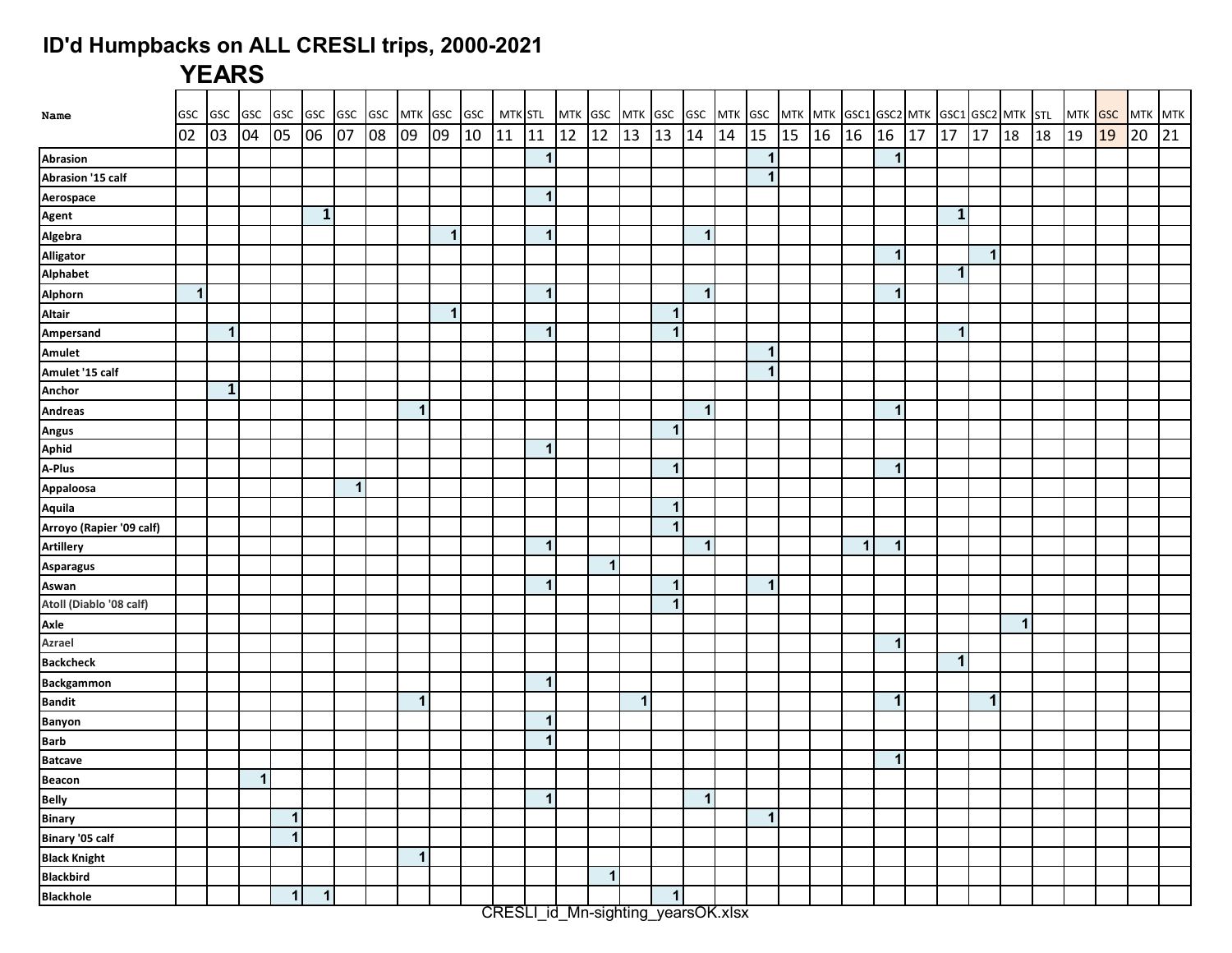| Name                              | GSC          | GSC GSC      |    | <b>GSC</b>   | GSC          | GSC | <b>GSC</b> |    |                      | MTK GSC GSC | MTK STL |              | MTK GSC MTK GSC |             |    |                                    |              |    | GSC MTK GSC MTK MTK GSC1 GSC2 MTK GSC1 GSC2 MTK STL |    |              |                      |    |    |              |    |    | MTK GSC |    | MTK MTK |    |
|-----------------------------------|--------------|--------------|----|--------------|--------------|-----|------------|----|----------------------|-------------|---------|--------------|-----------------|-------------|----|------------------------------------|--------------|----|-----------------------------------------------------|----|--------------|----------------------|----|----|--------------|----|----|---------|----|---------|----|
|                                   | 02           | 03           | 04 | 05           | 06           | 07  | 08         | 09 | 09                   | 10          | 11      | 11           | 12              | 12          | 13 | 13                                 | 14           | 14 | 15                                                  | 15 | 16 16        | 16                   | 17 | 17 | 17           | 18 | 18 | 19      | 19 | 20      | 21 |
| <b>Blackhole '05 calf</b>         |              |              |    | $\mathbf{1}$ |              |     |            |    |                      |             |         |              |                 |             |    |                                    |              |    |                                                     |    |              |                      |    |    |              |    |    |         |    |         |    |
| <b>Blanche</b>                    |              |              |    |              |              |     |            |    | $\mathbf 1$          |             |         |              |                 |             |    |                                    |              |    |                                                     |    |              |                      |    |    |              |    |    |         |    |         |    |
| <b>Boat Hook</b>                  |              |              |    |              |              |     |            |    |                      |             |         |              |                 |             |    |                                    |              |    |                                                     |    |              | $\mathbf 1$          |    |    |              |    |    |         |    |         |    |
| <b>Bolide</b>                     |              |              |    |              |              |     |            |    |                      |             |         | $\mathbf 1$  |                 |             |    |                                    | $\mathbf{1}$ |    |                                                     |    |              | $\mathbf{1}$         |    |    |              |    |    |         |    |         |    |
| Bolide '11 calf                   |              |              |    |              |              |     |            |    |                      |             |         | $\mathbf{1}$ |                 |             |    |                                    |              |    |                                                     |    |              |                      |    |    |              |    |    |         |    |         |    |
| <b>Bombay</b>                     |              |              |    |              |              |     |            |    |                      |             |         |              |                 |             |    | $\mathbf 1$                        | $\mathbf{1}$ |    |                                                     |    |              |                      |    |    |              |    |    |         |    |         |    |
| <b>Bounce</b>                     |              |              |    |              |              |     |            |    |                      |             |         | $\mathbf{1}$ |                 |             |    |                                    | $\mathbf{1}$ |    |                                                     |    |              | $\mathbf 1$          |    |    |              |    |    |         |    |         |    |
| Bounce '16 calf                   |              |              |    |              |              |     |            |    |                      |             |         |              |                 |             |    |                                    |              |    |                                                     |    |              | $\mathbf 1$          |    |    |              |    |    |         |    |         |    |
| <b>Bowline</b>                    |              |              |    |              |              |     |            |    |                      |             |         | $\mathbf 1$  |                 |             |    | 1                                  |              |    |                                                     |    |              |                      |    |    |              |    |    |         |    |         |    |
| <b>Bramble</b>                    |              |              |    |              |              |     |            |    | 1                    |             |         |              |                 |             |    |                                    |              |    |                                                     |    |              |                      |    |    |              |    |    |         |    |         |    |
| <b>Breeze</b>                     |              |              |    |              |              |     |            |    |                      |             |         |              |                 | $\mathbf 1$ |    |                                    |              |    |                                                     |    |              |                      |    |    |              |    |    |         |    |         |    |
| <b>Brine</b>                      |              |              |    |              |              |     |            |    |                      |             |         |              |                 |             |    |                                    | $\mathbf 1$  |    |                                                     |    |              |                      |    |    |              |    |    |         |    |         |    |
| <b>Bristle</b>                    |              |              |    |              |              |     |            |    |                      |             |         | $\mathbf{1}$ |                 |             |    |                                    |              |    | $\mathbf{1}$                                        |    |              |                      |    |    |              |    |    |         |    |         |    |
| <b>Brushstroke</b>                |              |              |    |              |              |     | 1          |    |                      |             |         |              |                 |             |    |                                    | $\mathbf{1}$ |    |                                                     |    |              |                      |    |    |              |    |    |         |    |         |    |
| <b>Buckshot</b>                   |              | $\mathbf{1}$ |    |              |              |     |            |    |                      |             |         |              |                 |             |    | 1                                  |              |    |                                                     |    |              | -1                   |    |    |              |    |    |         |    |         |    |
| Buckshot '03 calf                 |              | $\mathbf{1}$ |    |              |              |     |            |    |                      |             |         |              |                 |             |    |                                    |              |    |                                                     |    |              |                      |    |    |              |    |    |         |    |         |    |
| Buckshot '13 calf                 |              |              |    |              |              |     |            |    |                      |             |         |              |                 |             |    | $\overline{\mathbf{1}}$            |              |    |                                                     |    |              |                      |    |    |              |    |    |         |    |         |    |
| <b>Buzzard</b>                    |              |              |    |              |              |     |            |    |                      |             |         | $\mathbf{1}$ |                 |             |    |                                    | $\mathbf{1}$ |    | $\mathbf{1}$                                        |    |              |                      |    | 1  | $\mathbf{1}$ |    |    |         |    |         |    |
| Cacophony                         |              | $\mathbf{1}$ |    |              |              |     |            |    |                      |             |         |              |                 |             |    |                                    |              |    |                                                     |    |              |                      |    |    |              |    |    |         |    |         |    |
| Cajun                             |              |              |    |              |              |     |            |    |                      |             |         | $\mathbf{1}$ |                 |             |    | $\mathbf{1}$                       | $\mathbf 1$  |    |                                                     |    |              |                      |    |    |              |    |    |         |    |         |    |
| <b>Calderas</b>                   |              |              |    |              |              |     |            |    | -1                   |             |         |              |                 |             |    | 1                                  |              |    |                                                     |    |              | -1                   |    | 1  |              |    |    |         |    |         |    |
| Calderas '09 calf                 |              |              |    |              |              |     |            |    | -1                   |             |         |              |                 |             |    |                                    |              |    |                                                     |    |              |                      |    |    |              |    |    |         |    |         |    |
| Calderas '16 calf                 |              |              |    |              |              |     |            |    |                      |             |         |              |                 |             |    |                                    |              |    |                                                     |    |              | 1                    |    |    |              |    |    |         |    |         |    |
| Candelabra                        |              |              |    |              | $\mathbf 1$  |     |            |    |                      |             |         |              |                 |             |    |                                    |              |    |                                                     |    | $\mathbf{1}$ |                      |    |    |              |    |    |         |    |         |    |
| Cane                              |              |              |    |              | $\mathbf 1$  |     |            |    |                      |             |         |              |                 |             |    |                                    |              |    |                                                     |    |              | $\mathbf 1$          |    |    |              |    |    |         |    |         |    |
| Cane '06 calf                     |              |              |    |              | $\mathbf{1}$ |     |            |    |                      |             |         |              |                 |             |    |                                    |              |    |                                                     |    |              |                      |    |    |              |    |    |         |    |         |    |
| Canopy                            | $\mathbf{1}$ |              |    | $\mathbf{1}$ |              |     |            |    |                      |             |         | $\mathbf 1$  |                 |             |    |                                    | $\mathbf 1$  |    |                                                     |    |              | -1                   |    |    | $\mathbf 1$  |    |    |         |    |         |    |
| Canopy '11 calf                   |              |              |    |              |              |     |            |    |                      |             |         | $\mathbf{1}$ |                 |             |    |                                    |              |    |                                                     |    |              |                      |    |    |              |    |    |         |    |         |    |
| Canopy '14 calf                   |              |              |    |              |              |     |            |    |                      |             |         |              |                 |             |    |                                    | $\mathbf{1}$ |    |                                                     |    |              |                      |    |    |              |    |    |         |    |         |    |
| Canopy '17 calf                   |              |              |    |              |              |     |            |    |                      |             |         |              |                 |             |    |                                    |              |    |                                                     |    |              |                      |    |    | $\mathbf{1}$ |    |    |         |    |         |    |
| Cantilever                        |              |              |    |              |              |     |            |    |                      |             |         | $\mathbf{1}$ |                 |             |    | $\mathbf{1}$                       | $\mathbf 1$  |    |                                                     |    |              | $\mathbf 1$          |    |    |              |    |    |         |    |         |    |
| Cardinal                          |              |              |    |              |              |     |            |    |                      |             |         |              |                 |             |    | $\overline{\mathbf{1}}$            | $\mathbf{1}$ |    |                                                     |    |              | $\mathbf 1$          |    |    |              |    |    |         |    |         |    |
| <b>Cat Eyes</b>                   |              |              |    |              |              |     |            |    | $\overline{1}$       |             |         |              |                 |             |    |                                    | $\mathbf{1}$ |    | $\mathbf{1}$                                        |    |              | $\blacktriangleleft$ |    |    |              |    |    |         |    |         |    |
| Cava                              |              |              |    |              |              |     |            |    | $\blacktriangleleft$ |             |         |              |                 |             |    |                                    |              |    |                                                     |    |              |                      |    |    |              |    |    |         |    |         |    |
| CCS 2014 unnamed                  |              |              |    |              |              |     |            |    |                      |             |         |              |                 |             |    |                                    |              |    |                                                     |    |              | $\mathbf 1$          |    |    |              |    |    |         |    |         |    |
| <b>Centipede</b>                  |              |              | 1  |              |              |     |            |    |                      |             |         | $\mathbf{1}$ |                 |             |    |                                    |              |    |                                                     |    |              | 1                    |    |    |              |    |    |         |    |         |    |
| Chain                             |              | $\mathbf{1}$ |    |              |              |     |            |    |                      |             |         |              |                 |             |    |                                    |              |    |                                                     |    |              |                      |    |    |              |    |    |         |    |         |    |
| Chain '03 calf                    |              | $\mathbf 1$  |    |              |              |     |            |    |                      |             |         |              |                 |             |    |                                    |              |    |                                                     |    |              |                      |    |    |              |    |    |         |    |         |    |
| Chairlift                         |              |              |    |              |              |     |            |    |                      |             |         |              |                 |             |    |                                    | $\mathbf{1}$ |    |                                                     |    |              |                      |    | 1  |              |    |    |         |    |         |    |
| Chaise                            |              | $\mathbf{1}$ |    |              |              |     |            |    |                      |             |         |              |                 |             |    |                                    |              |    |                                                     |    |              | $\mathbf 1$          |    |    |              |    |    |         |    |         |    |
| Chasm                             |              |              |    |              | $\mathbf 1$  |     |            |    |                      |             |         |              |                 |             |    |                                    |              |    |                                                     |    |              |                      |    |    |              |    |    |         |    |         |    |
| Chinook                           |              |              |    |              | $\mathbf{1}$ |     |            |    |                      |             |         |              |                 |             |    | $\mathbf{1}$                       | $\mathbf 1$  |    |                                                     |    |              |                      |    |    |              |    |    |         |    |         |    |
| Chromatography (Perseid '10 calf) |              |              |    |              |              |     |            |    |                      |             |         |              |                 |             |    | CRESLI_id_Mr-sighting yearsOK.xlsx |              |    |                                                     |    |              |                      |    |    |              |    |    |         |    |         |    |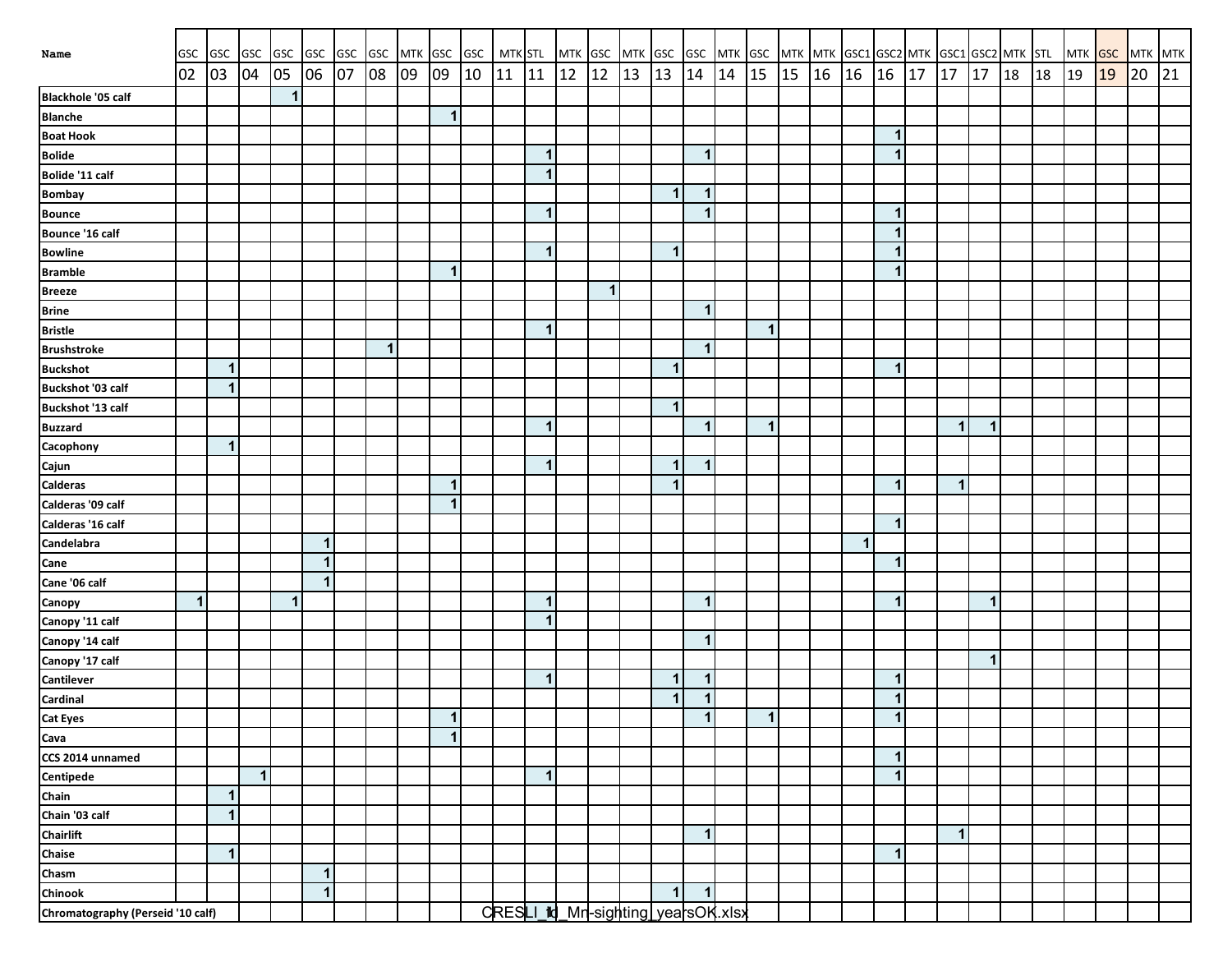| Name                                     | GSC | GSC GSC      |              | <b>GSC</b>   | <b>GSC</b>   | <b>GSC</b>   | <b>GSC</b>     | <b>MTK</b> | GSC | GSC          | <b>MTK STL</b> |              | MTK GSC                            |                      | MTK GSC |                         |                      |    |              |    |       | GSC MTK GSC MTK MTK GSC1 GSC2 MTK GSC1 GSC2 MTK STL |             |    |              |                      |              |              | <b>MTK</b> | <b>GSC</b> | MTK MTK |    |
|------------------------------------------|-----|--------------|--------------|--------------|--------------|--------------|----------------|------------|-----|--------------|----------------|--------------|------------------------------------|----------------------|---------|-------------------------|----------------------|----|--------------|----|-------|-----------------------------------------------------|-------------|----|--------------|----------------------|--------------|--------------|------------|------------|---------|----|
|                                          | 02  | 03           | 04           | 05           | 06           | 07           | 08             | 09         | 09  | 10           | 11             | 11           | 12                                 | 12                   | 13      | 13                      | 14                   | 14 | 15           | 15 | 16 16 |                                                     | 16          | 17 | 17           | 17                   | 18           | 18           | 19         | 19         | 20      | 21 |
| <b>Circuit</b>                           |     | $\mathbf{1}$ |              |              |              |              |                |            |     |              |                | $\mathbf 1$  |                                    |                      |         |                         |                      |    | $\mathbf{1}$ |    |       |                                                     | $\mathbf 1$ |    |              | $\blacktriangleleft$ |              |              |            |            |         |    |
| <b>Circus</b>                            |     |              |              |              |              |              |                |            |     |              |                |              |                                    |                      |         | $\overline{\mathbf{1}}$ |                      |    | $\mathbf{1}$ |    |       |                                                     |             |    |              |                      |              |              |            |            |         |    |
| Cirri                                    |     |              |              |              |              |              |                |            |     |              |                |              |                                    |                      |         |                         | $\mathbf 1$          |    |              |    |       |                                                     |             |    |              |                      |              |              |            |            |         |    |
| <b>Citation</b>                          |     |              |              |              |              | $\mathbf{1}$ |                |            |     |              |                |              |                                    |                      |         |                         | $\mathbf{1}$         |    |              |    |       |                                                     |             |    |              |                      |              |              |            |            |         |    |
| <b>Cluster</b>                           |     |              |              |              | $\mathbf{1}$ |              |                |            |     |              |                |              |                                    |                      |         |                         |                      |    |              |    |       |                                                     |             |    |              |                      |              |              |            |            |         |    |
| Coal                                     |     |              |              |              |              |              | $\mathbf{1}$   |            |     |              |                |              |                                    |                      |         |                         |                      |    |              |    |       |                                                     |             |    |              |                      |              |              |            |            |         |    |
| Colt                                     |     |              |              |              |              |              |                |            |     |              |                |              |                                    |                      |         |                         |                      |    |              |    |       |                                                     |             |    |              | $\blacktriangleleft$ |              |              |            |            |         |    |
| Columbia                                 |     |              |              |              |              |              |                |            |     |              |                |              |                                    |                      |         |                         |                      |    |              |    |       | $\mathbf{1}$                                        |             |    |              |                      | 1            |              |            |            |         |    |
| Combat                                   |     |              |              |              |              |              |                |            |     |              |                |              |                                    |                      |         |                         |                      |    |              |    |       |                                                     |             |    |              |                      | 1            |              |            |            |         |    |
| <b>Compass</b>                           |     | $\mathbf{1}$ |              |              |              |              |                |            |     |              |                |              |                                    |                      |         |                         |                      |    |              |    |       |                                                     |             |    |              |                      |              |              |            |            |         |    |
| Condensation                             |     |              |              |              |              |              |                |            |     |              |                |              |                                    |                      |         |                         |                      |    |              |    |       |                                                     |             |    |              | $\mathbf 1$          |              |              |            |            |         |    |
| Condor                                   |     |              |              |              |              |              | 1              |            |     | $\mathbf{1}$ |                |              |                                    |                      |         |                         |                      |    |              |    |       |                                                     |             |    |              |                      |              |              |            |            |         |    |
| Conflux                                  |     |              |              |              |              |              |                |            |     |              |                | $\mathbf{1}$ |                                    |                      |         |                         |                      |    | $\mathbf{1}$ |    |       |                                                     |             |    |              | $\blacktriangleleft$ |              |              |            |            |         |    |
| Convict                                  |     |              |              |              |              |              |                |            |     |              |                |              |                                    |                      |         | 1                       | $\mathbf 1$          |    |              |    |       |                                                     |             |    |              |                      |              |              |            |            |         |    |
| Cookout                                  |     |              |              |              |              |              |                |            |     |              |                |              |                                    |                      |         | 1                       |                      |    |              |    |       |                                                     |             |    |              |                      |              |              |            |            |         |    |
| Coral                                    |     |              |              |              |              |              |                |            |     |              |                | $\mathbf 1$  |                                    |                      |         | $\overline{\mathbf{1}}$ |                      |    |              |    |       | $\mathbf{1}$                                        | $\mathbf 1$ |    |              |                      | $\mathbf{1}$ |              |            |            |         |    |
| Cosmos                                   |     |              |              |              |              |              |                |            |     |              |                |              |                                    |                      |         | $\mathbf{1}$            |                      |    |              |    |       |                                                     | 1           |    |              | $\blacktriangleleft$ |              |              |            |            |         |    |
| Cosmos '17 calf                          |     |              |              |              |              |              |                |            |     |              |                |              |                                    |                      |         |                         |                      |    |              |    |       |                                                     |             |    |              | $\blacktriangleleft$ |              |              |            |            |         |    |
| CRESLI 2011-SW-B                         |     |              |              |              |              |              |                |            |     |              |                | $\mathbf 1$  |                                    |                      |         |                         |                      |    |              |    |       |                                                     |             |    |              |                      |              |              |            |            |         |    |
| CRESLI 2012-GSC-B                        |     |              |              |              |              |              |                |            |     |              |                |              |                                    | $\mathbf 1$          |         |                         |                      |    |              |    |       |                                                     |             |    |              |                      |              |              |            |            |         |    |
| CRESLI 2012-GSC-C                        |     |              |              |              |              |              |                |            |     |              |                |              |                                    | $\blacktriangleleft$ |         | $\mathbf{1}$            |                      |    |              |    |       |                                                     |             |    |              |                      |              |              |            |            |         |    |
| CRESLI 2012-GSC-E                        |     |              |              |              |              |              |                |            |     |              |                |              |                                    | $\mathbf 1$          |         |                         |                      |    |              |    |       |                                                     |             |    |              |                      |              |              |            |            |         |    |
| CRESLI 2013-GSC-K                        |     |              |              |              |              |              |                |            |     |              |                |              |                                    |                      |         | 1                       |                      |    |              |    |       |                                                     |             |    |              |                      |              |              |            |            |         |    |
| CRESLI 2013-GSC-O                        |     |              |              |              |              |              |                |            |     |              |                |              |                                    |                      |         | 1                       |                      |    |              |    |       |                                                     |             |    |              |                      |              |              |            |            |         |    |
| CRESLI.MN.GSC-JULY17-08                  |     |              |              |              |              |              |                |            |     |              |                |              |                                    |                      |         |                         |                      |    |              |    |       |                                                     |             |    | 1            |                      |              |              |            |            |         |    |
| CRESLI-GSC07-A                           |     |              |              |              |              | $\mathbf 1$  |                |            |     |              |                |              |                                    |                      |         |                         |                      |    |              |    |       |                                                     |             |    |              |                      |              |              |            |            |         |    |
| Crossbeam                                |     |              |              |              |              |              |                |            |     |              |                |              |                                    |                      |         |                         | $\blacktriangleleft$ |    |              |    |       |                                                     |             |    | -1           |                      |              |              |            |            |         |    |
| Crown                                    |     |              |              |              |              |              |                |            |     |              |                |              |                                    |                      |         | 1                       |                      |    |              |    |       |                                                     |             |    |              |                      |              |              |            |            |         |    |
| Crystal                                  |     |              |              | $\mathbf{1}$ |              |              |                |            |     |              |                |              |                                    |                      |         |                         |                      |    | $\mathbf{1}$ |    |       |                                                     |             |    |              | $\blacktriangleleft$ |              |              |            |            |         |    |
| Dancer                                   |     |              |              |              |              |              |                |            |     |              |                |              |                                    | $\overline{1}$       |         |                         |                      |    |              |    |       |                                                     |             |    |              |                      |              |              |            |            |         |    |
| <b>Danforth</b>                          |     |              |              | $\mathbf{1}$ |              |              |                |            |     |              |                |              |                                    |                      |         |                         |                      |    |              |    |       |                                                     |             |    |              |                      |              |              |            |            |         |    |
| Dashdot                                  |     |              |              |              |              |              |                |            |     |              |                |              |                                    |                      |         | $\overline{\mathbf{1}}$ |                      |    |              |    |       |                                                     |             |    |              |                      |              |              |            |            |         |    |
| Degree                                   |     |              |              |              |              |              |                |            |     |              |                |              |                                    |                      |         |                         | $\mathbf{1}$         |    |              |    |       |                                                     |             |    |              |                      |              |              |            |            |         |    |
| Deuce                                    |     |              |              |              |              |              |                |            |     |              |                |              |                                    |                      |         |                         | $\mathbf{1}$         |    |              |    |       |                                                     |             |    |              | $\mathbf{1}$         |              |              |            |            |         |    |
| <b>Diablo</b>                            |     |              |              |              |              |              |                |            |     |              |                |              |                                    |                      |         |                         |                      |    |              |    |       |                                                     |             |    |              |                      |              | $\mathbf{1}$ |            |            |         |    |
|                                          |     |              |              |              |              |              |                |            |     |              |                |              |                                    |                      |         |                         | $\mathbf{1}$         |    |              |    |       |                                                     |             |    | 1            | $\mathbf{1}$         |              |              |            |            |         |    |
| Dice<br>Discus                           |     |              |              |              |              |              |                |            |     |              |                |              |                                    |                      |         |                         |                      |    |              |    |       |                                                     |             |    | 1            |                      |              |              |            |            |         |    |
| Divingboard                              |     |              |              |              |              |              | $\overline{1}$ |            |     |              |                |              |                                    | $\mathbf{1}$         |         |                         |                      |    | $\mathbf{1}$ |    |       |                                                     |             |    |              |                      |              |              |            |            |         |    |
|                                          |     |              |              |              |              |              |                |            |     |              |                |              |                                    |                      |         |                         |                      |    | $\mathbf{1}$ |    |       |                                                     |             |    |              |                      |              |              |            |            |         |    |
| Divingboard '15 calf<br>Division<br>Dome |     |              |              |              |              |              |                |            |     |              |                | $\mathbf{1}$ |                                    |                      |         |                         |                      |    |              |    |       |                                                     |             |    |              |                      |              |              |            |            |         |    |
|                                          |     |              |              |              |              |              |                |            |     |              |                |              |                                    |                      |         | $\mathbf{1}$            |                      |    | $\mathbf{1}$ |    |       |                                                     |             |    |              | $\mathbf{1}$         | $\mathbf 1$  | $\mathbf{1}$ |            |            |         |    |
| Dory<br>Draco                            |     |              |              |              |              |              |                |            |     |              |                |              |                                    |                      |         |                         |                      |    |              |    |       |                                                     |             |    | $\mathbf{1}$ |                      |              |              |            |            |         |    |
|                                          |     |              | $\mathbf{1}$ |              |              |              |                |            | 1   |              |                |              | CRESLI_id_Mn-sighting yearsOK.xlsx |                      |         |                         |                      |    |              |    |       |                                                     |             |    |              | $\mathbf{1}$         |              |              |            |            |         |    |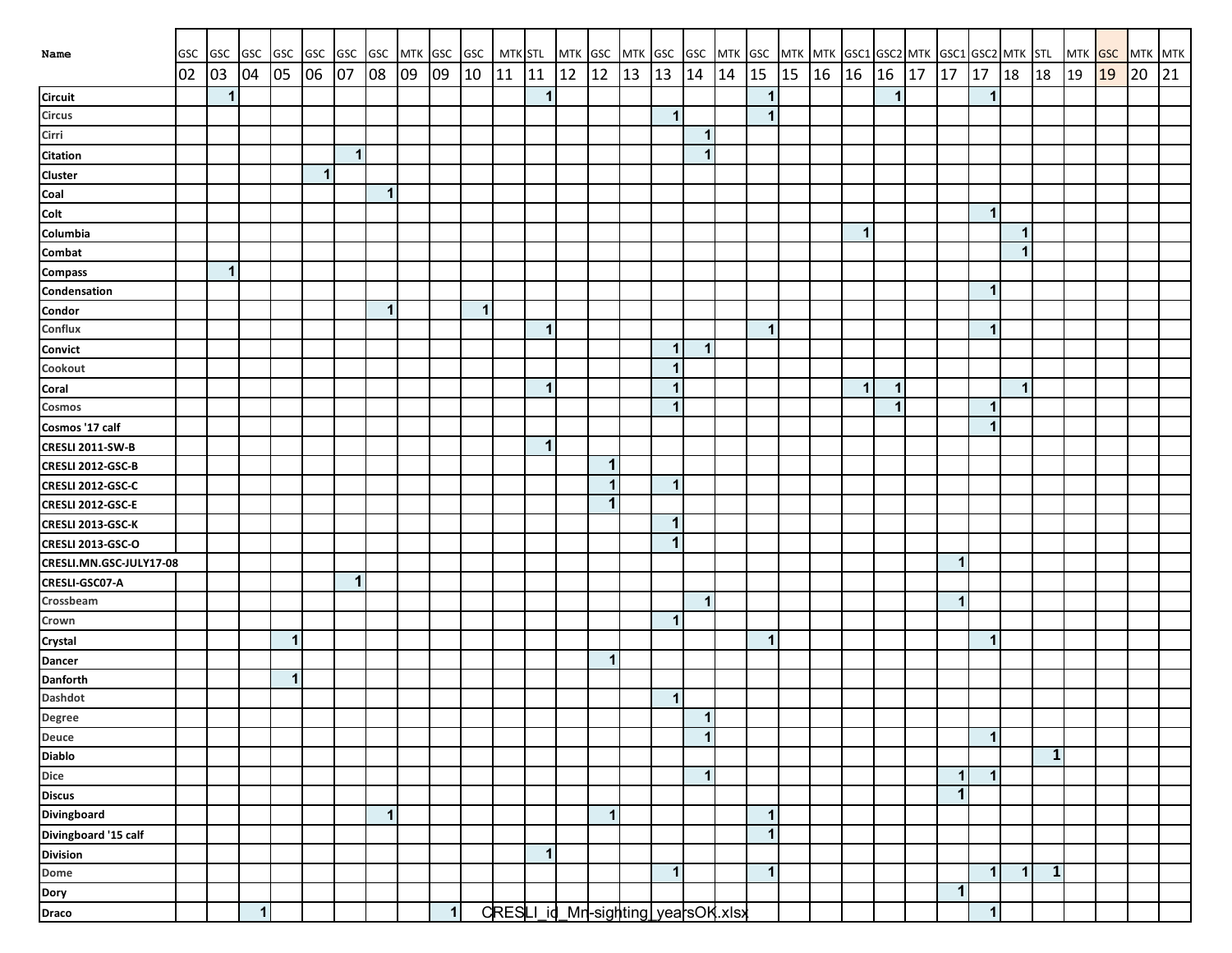| Name                        | <b>GSC</b> |              |              |              |              |              | GSC GSC GSC GSC GSC GSC MTK GSC GSC MTK STL |                         |                      |              |    |              |    |                |              | MTK GSC MTK GSC GSC MTK GSC MTK MTK GSC1 GSC2 MTK GSC1 GSC2 MTK STL |              |    |              |    |                      |              |    |    |              |           |              | MTK GSC MTK MTK |    |    |    |
|-----------------------------|------------|--------------|--------------|--------------|--------------|--------------|---------------------------------------------|-------------------------|----------------------|--------------|----|--------------|----|----------------|--------------|---------------------------------------------------------------------|--------------|----|--------------|----|----------------------|--------------|----|----|--------------|-----------|--------------|-----------------|----|----|----|
|                             | 02         | 03           | 04           | 05           | 06 07        |              | 08                                          | 09                      | 09                   | 10           | 11 | 11           | 12 | $12$           | 13           | 13                                                                  | 14           | 14 | 15           | 15 | $16 \mid 16 \mid 16$ |              | 17 | 17 | 17           | <b>18</b> | 18           | 19              | 19 | 20 | 21 |
| <b>Dracula</b>              |            |              | $\mathbf 1$  | $\mathbf{1}$ |              |              |                                             |                         |                      |              |    | $\mathbf{1}$ |    |                |              |                                                                     | $\mathbf{1}$ |    | $\mathbf 1$  |    |                      | $\mathbf{1}$ |    |    |              |           |              |                 |    |    |    |
| Drip                        |            |              |              |              |              |              |                                             |                         |                      |              |    |              |    |                |              |                                                                     |              |    |              |    |                      |              |    |    | $\mathbf{1}$ |           |              |                 |    |    |    |
| <b>Drizzle</b>              |            |              |              |              |              |              |                                             |                         |                      |              |    |              |    |                |              |                                                                     | 1            |    |              |    |                      |              |    |    |              |           |              |                 |    |    |    |
| <b>Duck</b>                 |            |              |              |              |              |              |                                             |                         |                      |              |    |              |    |                |              |                                                                     | $\mathbf{1}$ |    |              |    |                      |              |    |    |              |           |              |                 |    |    |    |
| <b>Duckpin</b>              |            |              | $\mathbf{1}$ | $\mathbf{1}$ |              |              |                                             |                         |                      |              |    |              |    |                |              |                                                                     |              |    |              |    | $\mathbf{1}$         | $\mathbf{1}$ |    |    |              |           |              |                 |    |    |    |
|                             |            |              |              |              |              | $\mathbf{1}$ |                                             |                         |                      |              |    |              |    |                |              |                                                                     |              |    |              |    |                      |              |    |    |              |           |              |                 |    |    |    |
| Dune<br>Duo                 |            | $\mathbf{1}$ |              |              |              |              |                                             |                         | $\blacktriangleleft$ |              |    |              |    |                |              |                                                                     |              |    |              |    |                      |              |    |    |              |           |              |                 |    |    |    |
| Duo '09 calf                |            |              |              |              |              |              |                                             | 1                       | $\blacktriangleleft$ |              |    |              |    |                |              |                                                                     |              |    |              |    |                      |              |    |    |              |           |              |                 |    |    |    |
| <b>Dusky</b>                |            |              |              |              | $\mathbf{1}$ |              |                                             |                         |                      |              |    |              |    |                |              | 1                                                                   |              |    |              |    |                      |              |    |    |              |           |              |                 |    |    |    |
| Dyad                        |            |              |              |              |              |              |                                             | $\blacktriangleleft$    |                      |              |    |              |    |                |              |                                                                     |              |    |              |    |                      |              |    |    |              |           | $\mathbf{1}$ |                 |    |    |    |
| Dyad '09 calf               |            |              |              |              |              |              |                                             | $\overline{\mathbf{1}}$ |                      |              |    |              |    |                |              |                                                                     |              |    |              |    |                      |              |    |    |              |           |              |                 |    |    |    |
| Dyad '18 calf               |            |              |              |              |              |              |                                             |                         |                      |              |    |              |    |                |              |                                                                     |              |    |              |    |                      |              |    |    |              |           | $\mathbf{1}$ |                 |    |    |    |
| Easel                       |            |              |              |              | $\mathbf{1}$ |              |                                             |                         |                      |              |    |              |    |                |              |                                                                     |              |    |              |    |                      |              |    |    |              |           |              |                 |    |    |    |
| <b>Echo</b>                 |            |              |              | 1            |              |              |                                             |                         |                      |              |    | $\mathbf{1}$ |    |                |              | $\mathbf{1}$                                                        | $\mathbf{1}$ |    |              |    |                      |              |    |    |              |           |              |                 |    |    |    |
| Echo '05 calf               |            |              |              | $\mathbf{1}$ |              |              |                                             |                         |                      |              |    |              |    |                |              |                                                                     |              |    |              |    |                      |              |    |    |              |           |              |                 |    |    |    |
| Echo '14 calf               |            |              |              |              |              |              |                                             |                         |                      | $\mathbf{1}$ |    |              |    |                |              |                                                                     | 1            |    |              |    |                      |              |    |    |              |           |              |                 |    |    |    |
| <b>Eelgrass</b>             |            |              |              |              |              |              |                                             |                         |                      | $\mathbf{1}$ |    |              |    |                |              |                                                                     |              |    |              |    |                      |              |    |    |              |           |              |                 |    |    |    |
| <b>Egret</b>                |            |              |              |              |              |              |                                             |                         |                      |              |    |              |    |                |              |                                                                     |              |    | $\mathbf{1}$ |    |                      |              |    |    |              |           |              |                 |    |    |    |
| Electron                    |            | $\mathbf{1}$ |              |              |              |              |                                             |                         |                      |              |    |              |    |                |              |                                                                     |              |    | $\mathbf{1}$ |    |                      |              |    |    |              |           |              |                 |    |    |    |
| Elephant                    |            |              |              |              |              |              |                                             |                         |                      |              |    |              |    |                |              |                                                                     |              |    |              |    |                      | $\mathbf{1}$ |    |    |              |           |              |                 |    |    |    |
| <b>Ember</b>                |            |              |              |              |              |              |                                             |                         | $\mathbf 1$          |              |    | 1            |    |                |              | 1                                                                   |              |    |              |    | $\mathbf{1}$         |              |    |    |              |           |              |                 |    |    |    |
| <b>Empanage</b>             |            |              |              |              |              |              |                                             |                         |                      |              |    |              |    |                | $\mathbf{1}$ |                                                                     |              |    |              |    |                      |              |    |    |              |           |              |                 |    |    |    |
| <b>Entropy</b>              |            |              |              |              |              |              |                                             |                         |                      |              |    |              |    |                |              |                                                                     |              |    | $\mathbf 1$  |    |                      |              |    |    |              |           |              |                 |    |    |    |
| <b>Epee</b>                 |            |              | $\mathbf{1}$ |              |              |              |                                             |                         |                      |              |    | 1            |    |                |              |                                                                     |              |    |              |    |                      | 1            |    |    | $\mathbf{1}$ |           |              |                 |    |    |    |
| Equals                      |            |              |              |              |              |              |                                             |                         |                      |              |    |              |    |                |              |                                                                     |              |    |              |    |                      |              |    | 1  | $\mathbf 1$  |           |              |                 |    |    |    |
| <b>Erosion</b>              |            | $\mathbf{1}$ |              |              |              |              |                                             |                         |                      |              |    |              |    |                |              |                                                                     |              |    |              |    |                      |              |    |    |              |           |              |                 |    |    |    |
| <b>Eruption</b>             |            | $\mathbf{1}$ | $\mathbf{1}$ |              |              |              |                                             |                         |                      |              |    | $\mathbf{1}$ |    |                |              |                                                                     | $\mathbf{1}$ |    |              |    |                      | 1            |    |    |              |           |              |                 |    |    |    |
| Eruption '16 calf           |            |              |              |              |              |              |                                             |                         |                      |              |    |              |    |                |              |                                                                     |              |    |              |    |                      | $\mathbf{1}$ |    |    |              |           |              |                 |    |    |    |
| Esca                        |            |              |              |              |              |              |                                             |                         |                      | $\mathbf{1}$ |    |              |    |                |              |                                                                     |              |    |              |    |                      |              |    |    |              |           |              |                 |    |    |    |
| Etch-a-sketch               |            |              | $\mathbf{1}$ |              |              |              |                                             |                         |                      |              |    |              |    |                |              |                                                                     |              |    |              |    |                      |              |    |    |              |           | $\mathbf{1}$ |                 |    |    |    |
| Exclaim                     |            |              |              |              | $\mathbf{1}$ |              |                                             |                         | $\mathbf{1}$         |              |    |              |    |                |              |                                                                     |              |    |              |    |                      |              |    |    |              |           |              |                 |    |    |    |
| Face-off                    |            |              |              |              |              |              |                                             |                         |                      |              |    |              |    |                |              |                                                                     |              |    |              |    |                      |              |    |    | $\mathbf{1}$ |           |              |                 |    |    |    |
| Fairway                     |            |              |              |              | $\mathbf{1}$ |              |                                             |                         |                      |              |    |              |    |                |              |                                                                     |              |    |              |    |                      |              |    |    |              |           |              |                 |    |    |    |
| Falcon                      |            |              | $\mathbf{1}$ |              |              |              |                                             |                         |                      |              |    |              |    |                |              |                                                                     | $\mathbf{1}$ |    |              |    |                      |              |    |    |              |           |              |                 |    |    |    |
| Farfalle                    |            |              |              |              |              |              |                                             |                         |                      |              |    |              |    |                |              |                                                                     |              |    |              |    |                      |              |    |    | $\mathbf{1}$ |           |              |                 |    |    |    |
| Fern                        |            |              |              |              |              |              |                                             |                         |                      |              |    |              |    |                |              | $\mathbf{1}$                                                        |              |    |              |    |                      |              |    |    |              |           |              |                 |    |    |    |
|                             |            |              |              |              |              |              |                                             |                         |                      |              |    |              |    |                |              |                                                                     |              |    |              |    |                      | $\mathbf{1}$ |    |    |              |           |              |                 |    |    |    |
| Fez<br>Filament             |            | $\mathbf{1}$ |              |              |              |              |                                             |                         |                      |              |    |              |    |                |              |                                                                     |              |    |              |    |                      |              |    |    |              |           |              |                 |    |    |    |
| Filigree                    |            |              |              |              | $\mathbf{1}$ |              |                                             |                         |                      |              |    |              |    | $\mathbf{1}$   |              |                                                                     |              |    |              |    |                      |              |    |    |              |           |              |                 |    |    |    |
| Filigree '12 calf           |            |              |              |              |              |              |                                             |                         |                      |              |    |              |    | $\overline{1}$ |              |                                                                     |              |    |              |    |                      |              |    |    |              |           |              |                 |    |    |    |
| Firefly<br>Firefly '13 calf |            |              |              | $\mathbf{1}$ |              |              |                                             |                         | $\mathbf{1}$         |              |    | $\mathbf{1}$ |    |                |              | $\vert$ 1                                                           | $\mathbf{1}$ |    |              |    |                      |              |    |    |              |           |              |                 |    |    |    |
|                             |            |              |              |              |              |              |                                             |                         |                      |              |    |              |    |                |              | $\mathbf{1}$                                                        |              |    |              |    |                      |              |    |    |              |           |              |                 |    |    |    |
| <b>Flock</b>                |            |              |              |              |              |              |                                             |                         |                      |              |    |              |    |                |              | CRESLI_id_Mn-sighting_yearsOK.xlsx                                  |              |    |              |    |                      | $\mathbf{1}$ |    |    |              |           |              |                 |    |    |    |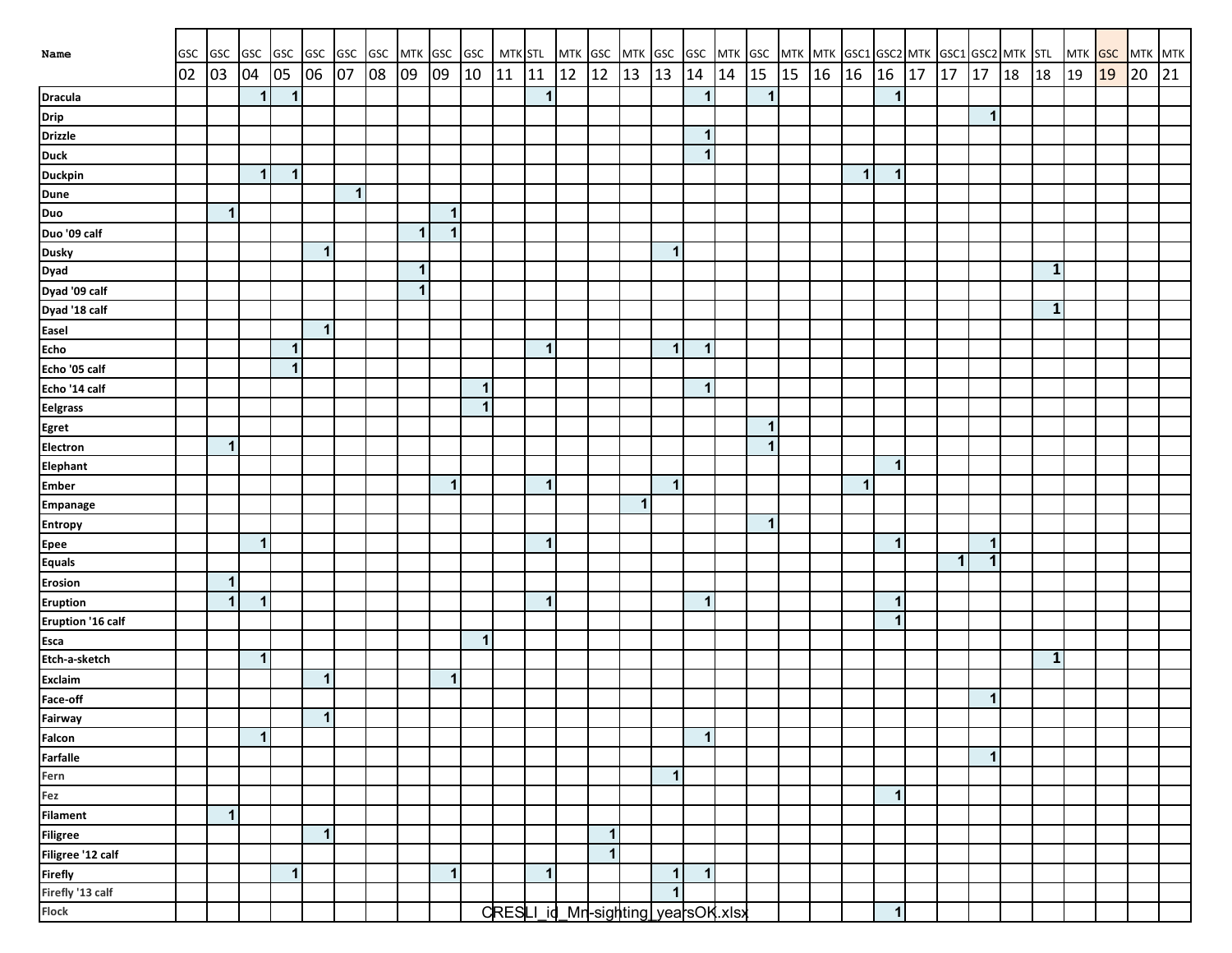|                    |              |                   |              |    |               |              |              |    |                | MTK GSC GSC MTK STL |    |              |                                    |              |    |                         |              |    |                                                           |    |       |              |                         |    |             |                      |                      |    |               |           |               |    |
|--------------------|--------------|-------------------|--------------|----|---------------|--------------|--------------|----|----------------|---------------------|----|--------------|------------------------------------|--------------|----|-------------------------|--------------|----|-----------------------------------------------------------|----|-------|--------------|-------------------------|----|-------------|----------------------|----------------------|----|---------------|-----------|---------------|----|
| Name               | GSC<br>02    | GSC GSC GSC<br>03 | 04           | 05 | GSC GSC<br>06 | 07           | GSC<br>08    | 09 | 09             | 10                  | 11 | 11           | MTK GSC MTK GSC<br>12              | 12           | 13 | 13                      | 14           | 14 | GSC MTK GSC MTK MTK GSC1 GSC2 MTK GSC1 GSC2 MTK STL<br>15 | 15 | 16 16 |              | 16                      | 17 | 17          | 17                   | <b>18</b>            | 18 | MTK GSC<br>19 | 19        | MTK MTK<br>20 | 21 |
| Flounder           |              |                   |              |    |               |              |              |    |                |                     |    |              |                                    |              |    |                         | $\mathbf{1}$ |    |                                                           |    |       | $\mathbf{1}$ |                         |    |             |                      |                      |    |               |           |               |    |
| <b>Flyingfish</b>  |              |                   |              |    |               |              |              |    | $\mathbf{1}$   |                     |    |              |                                    |              |    |                         |              |    |                                                           |    |       |              |                         |    |             |                      |                      |    |               |           |               |    |
| <b>Forceps</b>     |              |                   |              |    |               | $\mathbf{1}$ |              |    |                |                     |    |              |                                    |              |    |                         |              |    |                                                           |    |       |              |                         |    |             |                      |                      |    |               |           |               |    |
| <b>Fracture</b>    |              |                   | $\mathbf{1}$ |    |               |              |              |    |                |                     |    | $\mathbf{1}$ |                                    |              |    |                         |              |    | $\mathbf{1}$                                              |    |       |              |                         |    |             |                      |                      |    |               |           |               |    |
| Fragment           | $\mathbf{1}$ | $\mathbf{1}$      | $\mathbf{1}$ |    |               |              |              |    | $\mathbf{1}$   |                     |    |              |                                    |              |    |                         | $\mathbf{1}$ |    | $\mathbf{1}$                                              |    |       |              |                         |    |             |                      |                      |    |               |           |               |    |
|                    |              |                   |              |    |               |              |              |    |                |                     |    |              |                                    |              |    |                         |              |    |                                                           |    |       |              |                         |    |             | $\mathbf{1}$         |                      |    |               |           |               |    |
| Fray<br>Freckles   |              |                   |              |    |               |              |              |    |                |                     |    |              |                                    |              |    |                         |              |    |                                                           |    |       |              |                         |    | 1           |                      |                      |    |               |           |               |    |
| <b>Freefall</b>    |              |                   |              |    |               |              |              |    | $\mathbf{1}$   |                     |    |              |                                    |              |    |                         |              |    |                                                           |    |       |              |                         |    |             |                      |                      |    |               |           |               |    |
| <b>Fulcrum</b>     |              | $\mathbf{1}$      |              |    |               |              |              |    |                |                     |    |              |                                    |              |    |                         |              |    | 1                                                         |    |       |              | -1                      |    |             |                      |                      |    |               |           |               |    |
| Fulcrum '15 calf   |              |                   |              |    |               |              |              |    |                |                     |    |              |                                    |              |    |                         |              |    | $\mathbf{1}$                                              |    |       |              |                         |    |             |                      |                      |    |               |           |               |    |
| Galactic           |              |                   |              |    |               |              | $\mathbf{1}$ |    | $\mathbf{1}$   |                     |    |              |                                    |              |    |                         |              |    |                                                           |    |       |              |                         |    |             |                      |                      |    |               |           |               |    |
| Gamma              |              |                   |              |    | $\mathbf{1}$  |              |              |    |                |                     |    |              |                                    |              |    |                         |              |    |                                                           |    |       |              |                         |    |             |                      |                      |    |               |           |               |    |
| Ganesh             |              |                   |              |    |               | $\mathbf{1}$ |              |    |                |                     |    | $\mathbf{1}$ |                                    |              |    | $\mathbf{1}$            |              |    | $\mathbf{1}$                                              |    |       |              | $\mathbf 1$             |    |             |                      | $\blacktriangleleft$ |    |               |           |               |    |
| Ganesh '11 calf    |              |                   |              |    |               |              |              |    |                |                     |    | 1            |                                    |              |    |                         |              |    |                                                           |    |       |              |                         |    |             |                      |                      |    |               |           |               |    |
| Ganesh '16 calf    |              |                   |              |    |               |              |              |    |                |                     |    |              |                                    |              |    |                         |              |    |                                                           |    |       |              | $\mathbf 1$             |    |             |                      |                      |    |               |           |               |    |
| Gangplank          |              |                   |              |    |               |              |              |    |                |                     |    |              |                                    |              |    | $\mathbf 1$             |              |    |                                                           |    |       |              |                         |    |             |                      |                      |    |               |           |               |    |
| Gap                |              |                   |              |    |               |              |              |    |                |                     |    |              |                                    |              |    | $\mathbf{1}$            |              |    |                                                           |    |       |              |                         |    |             |                      |                      |    |               |           |               |    |
| Garden             |              |                   |              |    |               |              | $\mathbf{1}$ |    |                |                     |    |              |                                    |              |    |                         |              |    |                                                           |    |       |              |                         |    |             |                      |                      |    |               |           |               |    |
| Gargoyle           |              |                   |              |    |               |              |              |    |                |                     |    |              |                                    | $\mathbf{1}$ |    |                         |              |    |                                                           |    |       |              |                         |    |             |                      |                      |    |               |           |               |    |
| Genie              |              |                   |              |    |               |              |              |    |                |                     |    |              |                                    |              |    |                         | $\mathbf 1$  |    |                                                           |    |       |              |                         |    |             |                      |                      |    |               |           |               |    |
| Geometry           |              | $\mathbf{1}$      |              |    |               |              |              |    |                |                     |    |              |                                    |              |    |                         |              |    |                                                           |    |       |              |                         |    |             |                      |                      |    |               |           |               |    |
| Ghost              |              |                   |              |    | $\mathbf{1}$  |              |              |    |                |                     |    |              |                                    |              |    |                         |              |    | $\mathbf{1}$                                              |    |       |              |                         |    |             | $\blacktriangleleft$ |                      |    |               |           |               |    |
| Giraffe            |              | $\mathbf{1}$      |              |    |               |              |              |    |                |                     |    |              |                                    |              |    |                         | $\mathbf 1$  |    |                                                           |    |       |              | -1                      |    | 1           |                      |                      |    |               |           |               |    |
| Giraffe '14 calf   |              |                   |              |    |               |              |              |    |                |                     |    |              |                                    |              |    |                         | $\mathbf 1$  |    |                                                           |    |       |              |                         |    |             |                      |                      |    |               |           |               |    |
| Gladiator          |              |                   |              |    |               |              |              |    |                |                     |    |              |                                    |              |    |                         |              |    |                                                           |    |       |              |                         |    |             | $\mathbf{1}$         |                      |    |               | ${\bf 1}$ |               |    |
| Glo                |              | $\mathbf{1}$      |              |    |               | $\mathbf{1}$ |              |    |                |                     |    |              |                                    |              |    | $\mathbf 1$             |              |    |                                                           |    |       |              | -1                      |    |             |                      |                      |    |               |           |               |    |
| Glo '13 calf       |              |                   |              |    |               |              |              |    |                |                     |    |              |                                    |              |    | $\overline{\mathbf{1}}$ |              |    |                                                           |    |       |              |                         |    |             |                      |                      |    |               |           |               |    |
| Glo '16 calf       |              |                   |              |    |               |              |              |    |                |                     |    |              |                                    |              |    |                         |              |    |                                                           |    |       |              | $\mathbf 1$             |    |             |                      |                      |    |               |           |               |    |
| <b>Glo-Stick</b>   |              |                   |              |    |               |              |              |    |                |                     |    |              |                                    |              |    |                         |              |    | $\mathbf{1}$                                              |    |       |              | $\overline{\mathbf{1}}$ |    |             | $\mathbf{1}$         | $\mathbf 1$          |    |               |           |               |    |
| Glo-Stick '17 calf |              |                   |              |    |               |              |              |    |                |                     |    |              |                                    |              |    |                         |              |    |                                                           |    |       |              |                         |    |             | $\blacktriangleleft$ |                      |    |               |           |               |    |
| Gouge              |              |                   |              |    |               |              |              |    |                |                     |    |              |                                    |              |    |                         |              |    |                                                           |    |       |              |                         |    | $\mathbf 1$ |                      |                      |    |               |           |               |    |
| Grackle<br>Grater  |              |                   |              |    |               |              |              |    |                |                     |    |              |                                    |              |    |                         |              |    |                                                           |    |       |              | -1                      |    | 1           |                      |                      |    |               |           |               |    |
|                    |              |                   |              |    |               |              | $\mathbf{1}$ |    |                |                     |    |              |                                    |              |    |                         |              |    |                                                           |    |       |              |                         |    |             |                      |                      |    |               |           |               |    |
| Greenbean          |              |                   |              |    |               | $\mathbf 1$  |              |    |                |                     |    | $\mathbf{1}$ |                                    |              |    |                         |              |    |                                                           |    |       |              |                         |    |             |                      |                      |    |               |           |               |    |
| Habanero           |              |                   | $\mathbf{1}$ |    |               |              |              |    | $\vert$        |                     |    |              |                                    |              |    | $\overline{\mathbf{1}}$ |              |    |                                                           |    |       |              |                         |    |             |                      |                      |    |               |           |               |    |
| <b>Hancock</b>     |              |                   |              |    |               |              |              |    |                |                     |    | $\mathbf{1}$ |                                    |              |    |                         | $\mathbf{1}$ |    |                                                           |    |       |              |                         |    |             |                      |                      |    |               |           |               |    |
| Hangman            |              |                   |              |    |               |              |              |    | $\vert$        |                     |    |              |                                    |              |    |                         |              |    |                                                           |    |       |              |                         |    |             |                      |                      |    |               |           |               |    |
| <b>Hatchmark</b>   |              |                   |              |    |               |              |              |    |                |                     |    |              |                                    |              |    |                         |              |    |                                                           |    |       |              | $\mathbf 1$             |    |             |                      |                      |    |               |           |               |    |
| <b>Hatpin</b>      |              |                   |              |    |               |              |              |    | $\overline{1}$ |                     |    |              |                                    |              |    |                         |              |    |                                                           |    |       |              |                         |    |             |                      |                      |    |               |           |               |    |
| <b>Hippocampus</b> |              |                   |              |    |               |              |              |    |                |                     |    | $\mathbf{1}$ |                                    |              |    |                         |              |    |                                                           |    |       |              | $\mathbf 1$             |    |             |                      |                      |    |               |           |               |    |
| <b>Hollow</b>      |              |                   |              |    |               |              | $\mathbf{1}$ |    |                |                     |    |              |                                    |              |    |                         |              |    |                                                           |    |       |              |                         |    |             |                      |                      |    |               |           |               |    |
| Hornet             |              |                   |              |    |               |              |              |    | $\vert$        |                     |    |              |                                    |              |    | $\mathbf{1}$            | $\mathbf{1}$ |    |                                                           |    |       |              | $\mathbf 1$             |    |             |                      |                      |    |               |           |               |    |
| Howler             |              |                   |              |    |               | $\mathbf{1}$ | $\mathbf{1}$ |    |                |                     |    |              | CRESLI_id_Mr-sighting yearsOK.xlsx |              |    |                         |              |    |                                                           |    |       |              |                         |    |             |                      |                      |    |               |           |               |    |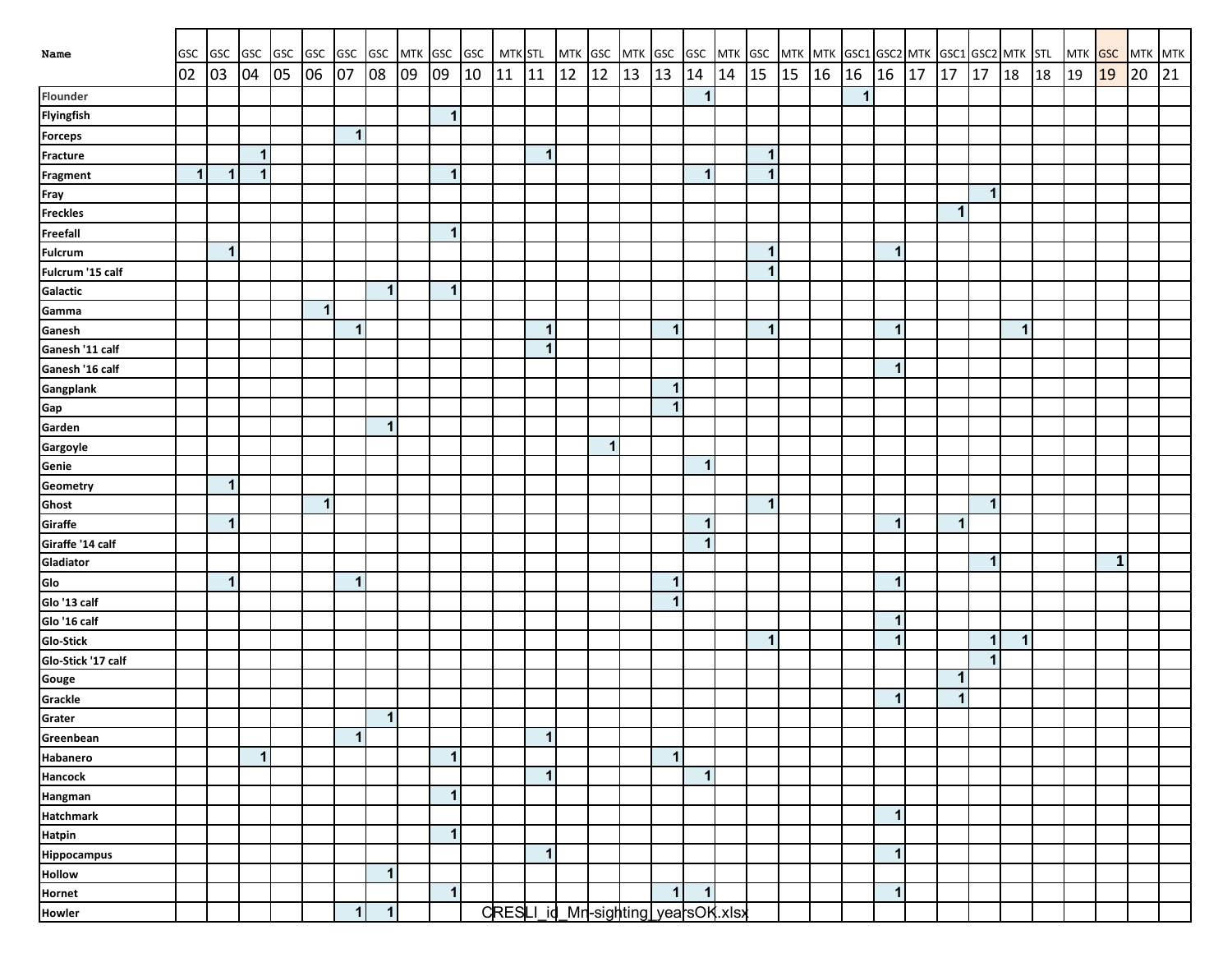| Name                                                                      | <b>GSC</b> |              |              |              |              |              |                |    |              |              |    |              |    |              |    | GSC GSC GSC GSC GSC GSC MTK GSC GSC   MTK STL  MTK GSC  MTK GSC  MTK GSC  MTK  MTK  MTK  GSC1 GSC2 MTK  SSC1 GSC2 MTK  STL  MTK <mark>GSC  </mark> MTK  MTK |             |    |              |    |                           |              |    |             |                      |              |    |    |    |    |    |
|---------------------------------------------------------------------------|------------|--------------|--------------|--------------|--------------|--------------|----------------|----|--------------|--------------|----|--------------|----|--------------|----|-------------------------------------------------------------------------------------------------------------------------------------------------------------|-------------|----|--------------|----|---------------------------|--------------|----|-------------|----------------------|--------------|----|----|----|----|----|
|                                                                           | 02         | 03           | 04           | 05 06 07     |              |              | 08             | 09 | 09           | 10           | 11 | 11           | 12 | $ 12\rangle$ | 13 | 13                                                                                                                                                          | 14          | 14 | 15           | 15 | $16 \mid 16 \mid 16 \mid$ |              | 17 | 17          | 17 18                |              | 18 | 19 | 19 | 20 | 21 |
| Huyana                                                                    |            |              |              |              | $\mathbf{1}$ |              |                |    |              |              |    |              |    |              |    |                                                                                                                                                             |             |    |              |    |                           |              |    |             |                      |              |    |    |    |    |    |
| HWC#0756                                                                  |            |              |              |              | $\mathbf 1$  |              |                |    |              |              |    |              |    |              |    |                                                                                                                                                             |             |    |              |    |                           |              |    |             |                      |              |    |    |    |    |    |
| lf<br>Inchworm                                                            |            |              |              |              |              |              |                |    |              |              |    |              |    |              |    |                                                                                                                                                             |             |    | $\mathbf{1}$ |    |                           |              |    |             |                      |              |    |    |    |    |    |
|                                                                           |            |              |              |              | $\mathbf 1$  |              |                |    | $\mathbf{1}$ |              |    |              |    |              |    | $\mathbf{1}$                                                                                                                                                |             |    |              |    |                           | $\mathbf{1}$ |    |             |                      |              |    |    |    |    |    |
| Indiana                                                                   |            |              |              |              |              | $\mathbf{1}$ |                |    |              |              |    |              |    |              |    |                                                                                                                                                             |             |    |              |    |                           |              |    |             |                      |              |    |    |    |    |    |
|                                                                           |            |              |              | $\mathbf{1}$ |              |              |                |    | $\mathbf{1}$ |              |    | $\mathbf{1}$ |    |              |    | $\mathbf{1}$                                                                                                                                                | $\mathbf 1$ |    | $\mathbf{1}$ |    |                           | $\mathbf{1}$ |    |             | $\mathbf{1}$         |              |    |    |    |    |    |
|                                                                           |            |              |              |              |              |              |                |    |              |              |    |              |    |              |    |                                                                                                                                                             | $\mathbf 1$ |    |              |    |                           | $\mathbf 1$  |    |             |                      |              |    |    |    |    |    |
|                                                                           |            |              |              |              |              |              |                |    |              |              |    |              |    |              |    |                                                                                                                                                             | $\mathbf 1$ |    |              |    |                           |              |    |             |                      |              |    |    |    |    |    |
| Infinity<br>Infinity<br>Iota<br>Iota '14 calf<br>Iris<br>Isla<br>Isoceles |            |              |              |              |              |              |                |    |              |              |    |              |    |              |    | 1                                                                                                                                                           |             |    | 1            |    |                           |              |    |             |                      |              |    |    |    |    |    |
|                                                                           |            |              |              |              |              | $\mathbf{1}$ |                |    |              |              |    |              |    |              |    |                                                                                                                                                             |             |    |              |    |                           |              |    |             |                      |              |    |    |    |    |    |
|                                                                           |            |              |              |              |              |              |                |    |              |              |    |              |    |              |    | $\overline{\mathbf{1}}$                                                                                                                                     |             |    |              |    |                           |              |    |             |                      |              |    |    |    |    |    |
|                                                                           |            |              |              |              |              |              |                |    |              |              |    |              |    |              |    |                                                                                                                                                             |             |    |              |    | $\mathbf{1}$              |              |    |             |                      |              |    |    |    |    |    |
| I-Vee<br>Jabiru                                                           |            |              |              |              |              |              |                |    |              |              |    | $\mathbf{1}$ |    |              |    |                                                                                                                                                             |             |    |              |    |                           |              |    |             |                      |              |    |    |    |    |    |
|                                                                           |            |              |              |              |              |              | $\mathbf{1}$   |    |              |              |    |              |    |              |    |                                                                                                                                                             |             |    |              |    |                           | $\mathbf{1}$ |    | 1           |                      |              |    |    |    |    |    |
| Jenga<br>Jet<br>Jigsaw<br>Joust                                           |            |              |              |              |              |              | $\overline{1}$ |    | $\mathbf{1}$ |              |    |              |    |              |    |                                                                                                                                                             |             |    |              |    |                           |              |    |             |                      |              |    |    |    |    |    |
|                                                                           |            |              |              |              |              |              |                |    |              | $\mathbf{1}$ |    |              |    |              |    |                                                                                                                                                             |             |    | $\mathbf{1}$ |    |                           |              |    |             |                      | $\mathbf{1}$ |    |    |    |    |    |
|                                                                           |            |              |              |              |              |              |                |    |              |              |    |              |    |              |    |                                                                                                                                                             |             |    | $\mathbf{1}$ |    |                           |              |    |             |                      |              |    |    |    |    |    |
|                                                                           |            |              |              | $\mathbf{1}$ |              |              |                |    |              |              |    | $\mathbf{1}$ |    |              |    | $\mathbf{1}$                                                                                                                                                |             |    |              |    |                           |              |    |             |                      |              |    |    |    |    |    |
| VOL<br>TL                                                                 |            |              |              |              |              |              |                |    |              |              |    |              |    |              |    | $\overline{\mathbf{1}}$                                                                                                                                     |             |    | $\mathbf{1}$ |    |                           |              |    |             |                      |              |    |    |    |    |    |
| Jumanji                                                                   |            |              |              |              | $\mathbf{1}$ |              |                |    |              |              |    | $\mathbf 1$  |    |              |    | $\overline{\mathbf{1}}$                                                                                                                                     | $\mathbf 1$ |    |              |    |                           |              |    | 1           |                      |              |    |    |    |    |    |
| Jungle                                                                    |            |              |              |              |              | $\mathbf 1$  |                |    |              |              |    |              |    |              |    |                                                                                                                                                             |             |    |              |    |                           |              |    |             |                      |              |    |    |    |    |    |
| <b>Jupiter</b>                                                            |            |              |              |              |              |              |                |    |              |              |    |              |    |              |    |                                                                                                                                                             |             |    |              |    |                           |              |    |             | $\blacktriangleleft$ |              |    |    |    |    |    |
| <b>Kappa</b>                                                              |            |              |              |              |              |              |                |    |              |              |    |              |    |              |    |                                                                                                                                                             |             |    |              |    |                           |              |    |             | $\blacktriangleleft$ |              |    |    |    |    |    |
| Kickoff                                                                   |            |              |              |              |              |              |                |    |              |              |    |              |    |              |    |                                                                                                                                                             |             |    |              |    |                           |              |    |             | $\blacktriangleleft$ |              |    |    |    |    |    |
| Kite                                                                      |            |              |              |              | $\mathbf{1}$ |              |                |    |              |              |    |              |    |              |    |                                                                                                                                                             |             |    |              |    |                           |              |    |             |                      |              |    |    |    |    |    |
| Klondike                                                                  |            |              |              |              |              |              | $\mathbf{1}$   |    |              |              |    |              |    |              |    |                                                                                                                                                             |             |    |              |    |                           |              |    |             |                      |              |    |    |    |    |    |
| Komodo                                                                    |            |              |              |              |              |              |                |    |              |              |    |              |    |              |    |                                                                                                                                                             |             |    |              |    |                           |              |    |             |                      |              |    | 1  |    |    |    |
| Lacuna                                                                    | $\vert$    |              |              |              |              |              |                |    |              |              |    |              |    |              |    |                                                                                                                                                             |             |    |              |    |                           |              |    |             |                      |              |    |    |    |    |    |
| Landslide                                                                 |            |              |              |              |              |              | $\mathbf{1}$   |    |              |              |    |              |    |              |    |                                                                                                                                                             |             |    |              |    |                           |              |    |             |                      |              |    |    |    |    |    |
| Lariat                                                                    |            |              | $\mathbf{1}$ | 1            |              |              |                |    |              |              |    | $\mathbf{1}$ |    |              |    | $\mathbf{1}$                                                                                                                                                |             |    |              |    |                           |              |    |             |                      |              |    |    |    |    |    |
|                                                                           |            |              |              |              |              | $\mathbf{1}$ |                |    |              |              |    |              |    |              |    |                                                                                                                                                             |             |    |              |    |                           |              |    |             |                      |              |    |    |    |    |    |
|                                                                           |            |              |              |              |              | $\mathbf{1}$ |                |    |              |              |    |              |    |              |    |                                                                                                                                                             |             |    |              |    |                           |              |    |             |                      |              |    |    |    |    |    |
| Lascaux<br>Lava<br>Leonid                                                 |            |              |              | $\mathbf{1}$ |              |              |                |    | $\mathbf{1}$ |              |    |              |    |              |    |                                                                                                                                                             | $\mathbf 1$ |    |              |    |                           | $\mathbf 1$  |    |             |                      |              |    |    |    |    |    |
| Leukos                                                                    |            | $\mathbf{1}$ |              |              |              |              |                |    |              |              |    |              |    |              |    | $\mathbf{1}$                                                                                                                                                |             |    |              |    | $\mathbf{1}$              |              |    |             |                      |              |    |    |    |    |    |
| Leukos '10 calf                                                           |            |              |              |              |              |              |                |    |              |              |    |              |    |              |    |                                                                                                                                                             |             |    |              |    |                           | $\mathbf 1$  |    |             |                      |              |    |    |    |    |    |
| Level                                                                     |            |              |              |              | $\mathbf{1}$ |              |                |    | $\mathbf{1}$ |              |    |              |    |              |    | $\mathbf{1}$                                                                                                                                                |             |    |              |    |                           |              |    |             |                      |              |    |    |    |    |    |
| Lichen                                                                    |            |              |              |              |              |              |                |    |              |              |    |              |    |              |    | $\mathbf{1}$                                                                                                                                                |             |    |              |    |                           |              |    |             |                      |              |    |    |    |    |    |
| Lilium                                                                    |            |              |              |              |              |              |                |    |              |              |    |              |    | $\mathbf{1}$ |    | $\mathbf{1}$                                                                                                                                                |             |    | $\mathbf 1$  |    |                           |              |    |             |                      |              |    |    |    |    |    |
| Literal                                                                   |            |              |              |              |              |              |                |    |              |              |    |              |    |              |    |                                                                                                                                                             |             |    |              |    |                           |              |    | $\mathbf 1$ |                      |              |    |    |    |    |    |
| Lobo                                                                      |            |              |              |              |              |              |                |    |              |              |    |              |    |              |    |                                                                                                                                                             |             |    |              |    |                           |              |    | 1           | $\mathbf{1}$         |              |    |    |    |    |    |
|                                                                           |            |              |              |              |              |              |                |    |              |              |    |              |    |              |    |                                                                                                                                                             |             |    |              |    |                           |              |    |             | $\mathbf{1}$         |              |    |    |    |    |    |
| Lollipop<br>Longboard                                                     |            |              |              |              |              |              |                |    |              |              |    |              |    |              |    | $\mathbf{1}$                                                                                                                                                |             |    |              |    |                           |              |    |             |                      |              |    |    |    |    |    |
| Loon                                                                      |            |              |              | $\mathbf{1}$ | $\mathbf 1$  |              |                |    | 1            |              |    |              |    |              |    | CRESLI_id_Mn-sighting_yearsON.xlsx                                                                                                                          |             |    |              |    |                           |              |    |             |                      |              |    |    |    |    |    |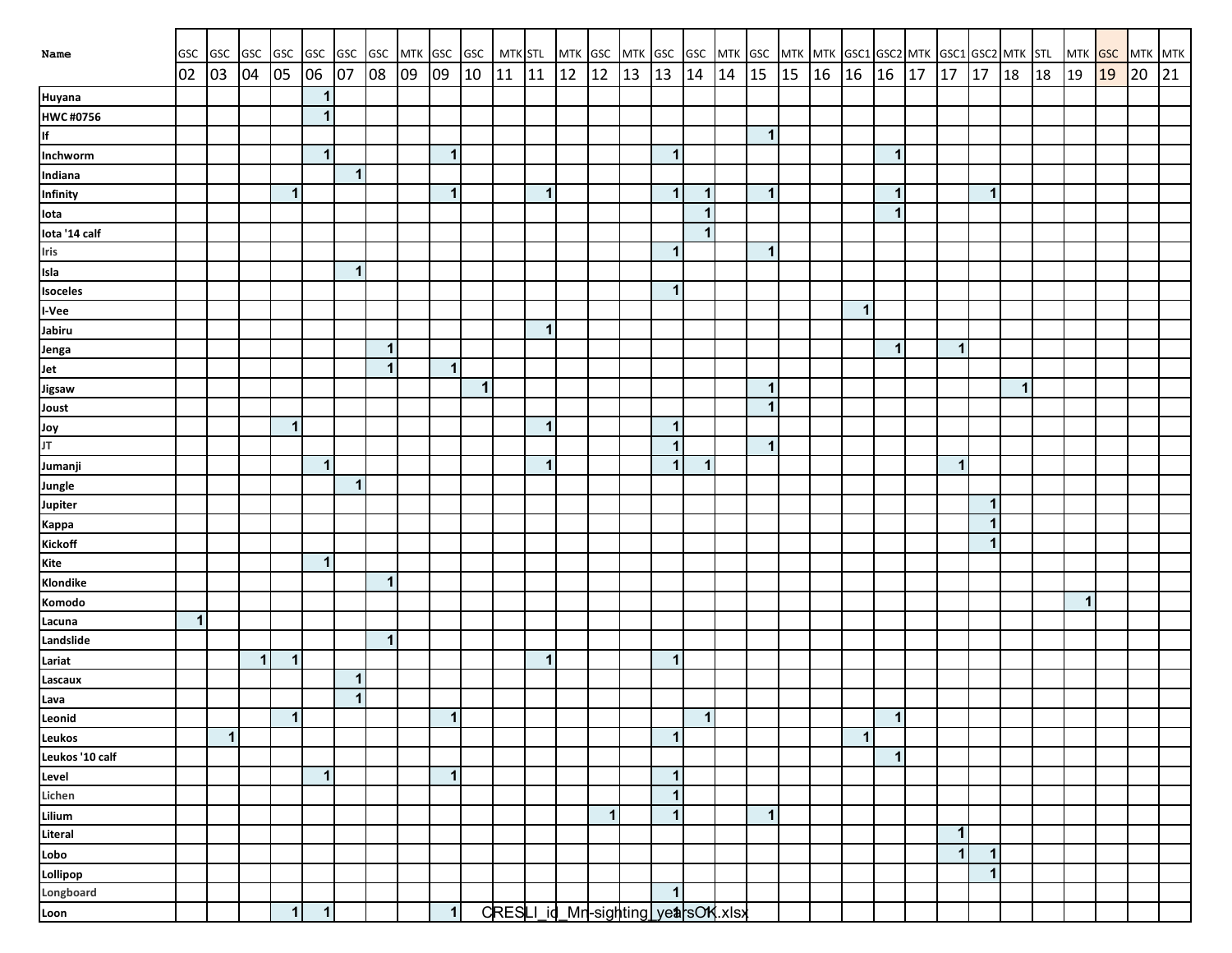| Name                   | <b>GSC</b> | GSC GSC GSC  |             |    | GSC GSC      |             | GSC                     |    |           | MTK GSC GSC MTK STL |              |              | MTK GSC MTK GSC |              |              |                                     |                      |    |              |              |              |                      |              |    | GSC MTK GSC MTK MTK GSC1 GSC2 MTK GSC1 GSC2 MTK STL |    |    | MTK GSC MTK MTK |    |             |    |
|------------------------|------------|--------------|-------------|----|--------------|-------------|-------------------------|----|-----------|---------------------|--------------|--------------|-----------------|--------------|--------------|-------------------------------------|----------------------|----|--------------|--------------|--------------|----------------------|--------------|----|-----------------------------------------------------|----|----|-----------------|----|-------------|----|
|                        | 02         | $ 03\rangle$ | 04          | 05 | 06           | 07          | 08                      | 09 | 09        | 10                  | 11           | 11           | 12              | $ 12\rangle$ | 13           | 13                                  | 14                   | 14 | 15           | 15           | 16 16        | 16                   | 17           | 17 | 17                                                  | 18 | 18 | 19              | 19 | 20          | 21 |
| Loon '14 calf          |            |              |             |    |              |             |                         |    |           |                     |              |              |                 |              |              |                                     | $\mathbf{1}$         |    |              |              |              |                      |              |    |                                                     |    |    |                 |    |             |    |
| Lynx                   |            |              |             |    | $\mathbf{1}$ |             |                         |    |           |                     |              |              |                 |              |              |                                     |                      |    | $\mathbf{1}$ |              |              | 1                    |              |    |                                                     |    |    |                 |    |             |    |
| Lynx '16 calf          |            |              |             |    |              |             |                         |    |           |                     |              |              |                 |              |              |                                     |                      |    |              |              |              | $\blacktriangleleft$ |              |    |                                                     |    |    |                 |    |             |    |
| Madari                 |            |              |             |    |              |             | $\overline{\mathbf{1}}$ |    |           |                     |              |              |                 |              |              |                                     |                      |    |              |              |              |                      |              |    |                                                     |    |    |                 |    |             |    |
| MAHWC 300              |            |              |             |    |              |             |                         |    |           |                     |              |              |                 |              |              |                                     |                      |    |              |              |              |                      | 1            |    |                                                     |    |    |                 |    |             |    |
| Manhattan              |            |              |             |    |              | $\mathbf 1$ |                         | 1  |           |                     |              |              |                 |              |              |                                     |                      |    |              |              |              |                      | 1            |    |                                                     |    |    |                 |    |             |    |
| Manhattan '17 calf     |            |              |             |    |              |             |                         |    |           |                     |              |              |                 |              |              |                                     |                      |    |              |              |              |                      | 1            |    |                                                     |    |    |                 |    |             |    |
| <b>Mantis</b>          |            |              |             |    |              |             |                         |    |           |                     |              |              |                 |              |              |                                     |                      |    |              |              |              |                      |              |    |                                                     |    |    |                 |    |             |    |
| <b>Mars</b>            |            |              |             |    |              | $\mathbf 1$ |                         |    |           |                     |              |              |                 |              |              |                                     |                      |    |              |              |              |                      |              |    |                                                     |    |    |                 |    |             |    |
| Mars' '07 calf         |            |              |             |    |              | $\mathbf 1$ |                         |    |           |                     |              |              |                 |              |              |                                     |                      |    |              |              |              |                      |              |    |                                                     |    |    |                 |    |             |    |
| <b>Marsh</b>           |            |              |             |    |              |             |                         |    |           |                     |              |              |                 |              |              |                                     |                      |    | $\mathbf 1$  |              |              |                      |              |    |                                                     |    |    |                 |    |             |    |
| <b>Masquerade</b>      |            |              |             |    |              |             |                         |    |           |                     |              |              |                 |              |              |                                     |                      |    |              |              |              |                      |              | 1  |                                                     |    |    |                 |    |             |    |
| Mayo                   |            |              |             |    |              |             |                         |    |           |                     |              |              |                 |              |              | 1                                   |                      |    |              |              |              |                      |              | 1  |                                                     |    |    |                 |    |             |    |
| Medal                  |            |              |             |    |              |             |                         |    |           |                     |              |              |                 |              | $\mathbf{1}$ |                                     |                      |    | $\mathbf{1}$ |              |              |                      |              |    |                                                     |    |    |                 |    |             |    |
| <b>Meerkat</b>         |            | $\mathbf 1$  |             |    |              |             |                         |    |           |                     |              |              |                 |              |              | 1                                   | $\mathbf 1$          |    |              |              |              |                      |              |    |                                                     |    |    |                 |    |             |    |
| Mend                   |            |              |             |    |              |             |                         |    |           |                     |              |              |                 |              |              |                                     |                      |    |              |              |              | $\mathbf 1$          |              |    |                                                     |    |    |                 |    |             |    |
| Meteor                 |            | $\mathbf 1$  |             |    |              |             |                         |    |           |                     |              |              |                 |              |              |                                     |                      |    |              |              |              |                      |              |    |                                                     |    |    |                 |    |             |    |
| <b>Meteorite</b>       |            |              |             |    |              |             |                         |    |           |                     |              |              |                 |              |              |                                     |                      |    |              |              |              | $\blacktriangleleft$ |              | 1  |                                                     |    |    |                 |    |             |    |
| Midnight               |            |              |             |    |              |             |                         |    |           |                     |              | $\mathbf{1}$ |                 |              |              |                                     |                      |    |              |              |              |                      |              |    |                                                     |    |    |                 |    |             |    |
| <b>Milkweed</b>        |            |              |             |    |              |             |                         |    |           |                     |              | $\mathbf{1}$ |                 |              |              |                                     | $\mathbf{1}$         |    |              |              |              |                      |              |    |                                                     |    |    |                 |    |             |    |
| Milkweed '14 calf      |            |              |             |    |              |             |                         |    |           |                     |              |              |                 |              |              |                                     | $\blacktriangleleft$ |    |              |              |              |                      |              |    |                                                     |    |    |                 |    |             |    |
| Mira                   |            |              |             |    |              |             |                         |    |           |                     |              |              |                 |              |              | 1                                   |                      |    |              |              |              |                      |              |    |                                                     |    |    |                 |    |             |    |
| MN0100371 (HW catalog) |            |              |             |    |              |             |                         |    |           |                     |              |              |                 |              |              |                                     |                      |    |              |              |              |                      |              |    | 1                                                   |    |    |                 |    | $\mathbf 1$ |    |
| Monarch                |            |              |             |    |              |             |                         |    |           |                     |              |              |                 |              |              |                                     | $\mathbf{1}$         |    |              |              |              |                      |              |    |                                                     |    |    |                 |    |             |    |
| Monarch '16 calf       |            |              |             |    |              |             |                         |    |           |                     |              |              |                 |              |              |                                     |                      |    |              |              |              |                      |              |    |                                                     |    |    |                 |    |             |    |
| Mostaza                |            |              | $\mathbf 1$ |    |              |             |                         |    | $\vert$ 1 |                     |              |              |                 |              |              |                                     |                      |    |              |              |              |                      |              |    |                                                     |    |    |                 |    |             |    |
| MTK.2009.07.05-01      |            |              |             |    |              |             |                         | 1  |           |                     |              |              |                 |              |              |                                     |                      |    |              |              |              |                      |              |    |                                                     |    |    |                 |    |             |    |
| MTK.2009.07.05-02      |            |              |             |    |              |             |                         | 1  |           |                     |              |              |                 |              |              |                                     |                      |    |              |              |              |                      |              |    |                                                     |    |    |                 |    |             |    |
| MTK.2009.07.05-03      |            |              |             |    |              |             |                         | 1  |           |                     |              |              |                 |              |              |                                     |                      |    |              |              |              |                      |              |    |                                                     |    |    |                 |    |             |    |
| MTK.2011.07.17-01      |            |              |             |    |              |             |                         |    |           |                     | $\mathbf{1}$ |              |                 |              |              |                                     |                      |    |              |              |              |                      |              |    |                                                     |    |    |                 |    |             |    |
| MTK.2012.07.15         |            |              |             |    |              |             |                         |    |           |                     |              |              | $\mathbf{1}$    |              |              |                                     |                      |    |              |              |              |                      |              |    |                                                     |    |    |                 |    |             |    |
| MTK.2013.08.04-01      |            |              |             |    |              |             |                         |    |           |                     |              |              |                 |              | $\mathbf{1}$ |                                     |                      |    |              |              |              |                      |              |    |                                                     |    |    |                 |    |             |    |
| MTK.2013.08.04-02      |            |              |             |    |              |             |                         |    |           |                     |              |              |                 |              | $\mathbf{1}$ |                                     |                      |    |              |              |              |                      |              |    |                                                     |    |    |                 |    |             |    |
| MTK.2015.09.06-01      |            |              |             |    |              |             |                         |    |           |                     |              |              |                 |              |              |                                     |                      |    |              | $\mathbf{1}$ |              |                      |              |    |                                                     |    |    |                 |    |             |    |
| MTK.2015.09.06-02      |            |              |             |    |              |             |                         |    |           |                     |              |              |                 |              |              |                                     |                      |    |              | 1            |              |                      |              |    |                                                     |    |    |                 |    |             |    |
| MTK.2016.08.07-02      |            |              |             |    |              |             |                         |    |           |                     |              |              |                 |              |              |                                     |                      |    |              |              | 1            |                      |              |    |                                                     |    |    |                 |    |             |    |
| MTK.2016.08.07-03      |            |              |             |    |              |             |                         |    |           |                     |              |              |                 |              |              |                                     |                      |    |              |              | $\mathbf{1}$ |                      |              |    |                                                     |    |    |                 |    |             |    |
| MTK.2016-08-28-01      |            |              |             |    |              |             |                         |    |           |                     |              |              |                 |              |              |                                     |                      |    |              |              | $\mathbf 1$  |                      |              |    |                                                     |    |    |                 |    |             |    |
| MTK.2016-08-28-02      |            |              |             |    |              |             |                         |    |           |                     |              |              |                 |              |              |                                     |                      |    |              |              | $\mathbf 1$  |                      |              |    |                                                     |    |    |                 |    |             |    |
| MTK.2016-08-28-03      |            |              |             |    |              |             |                         |    |           |                     |              |              |                 |              |              |                                     |                      |    |              |              | $\mathbf{1}$ |                      |              |    |                                                     |    |    |                 |    |             |    |
| MTK.2017.07.16-02      |            |              |             |    |              |             |                         |    |           |                     |              |              |                 |              |              |                                     |                      |    |              |              |              |                      | 1            |    |                                                     |    |    |                 |    |             |    |
| MTK.2017.07.23-02      |            |              |             |    |              |             |                         |    |           |                     |              |              |                 |              |              |                                     |                      |    |              |              |              |                      | 1            |    |                                                     |    |    |                 |    |             |    |
| MTK.2017.08.06-07      |            |              |             |    |              |             |                         |    |           |                     |              |              |                 |              |              | CRESLI_id_Mrl-sighting_yearsOK.xlsx |                      |    |              |              |              |                      | $\mathbf{1}$ |    |                                                     |    |    |                 |    |             |    |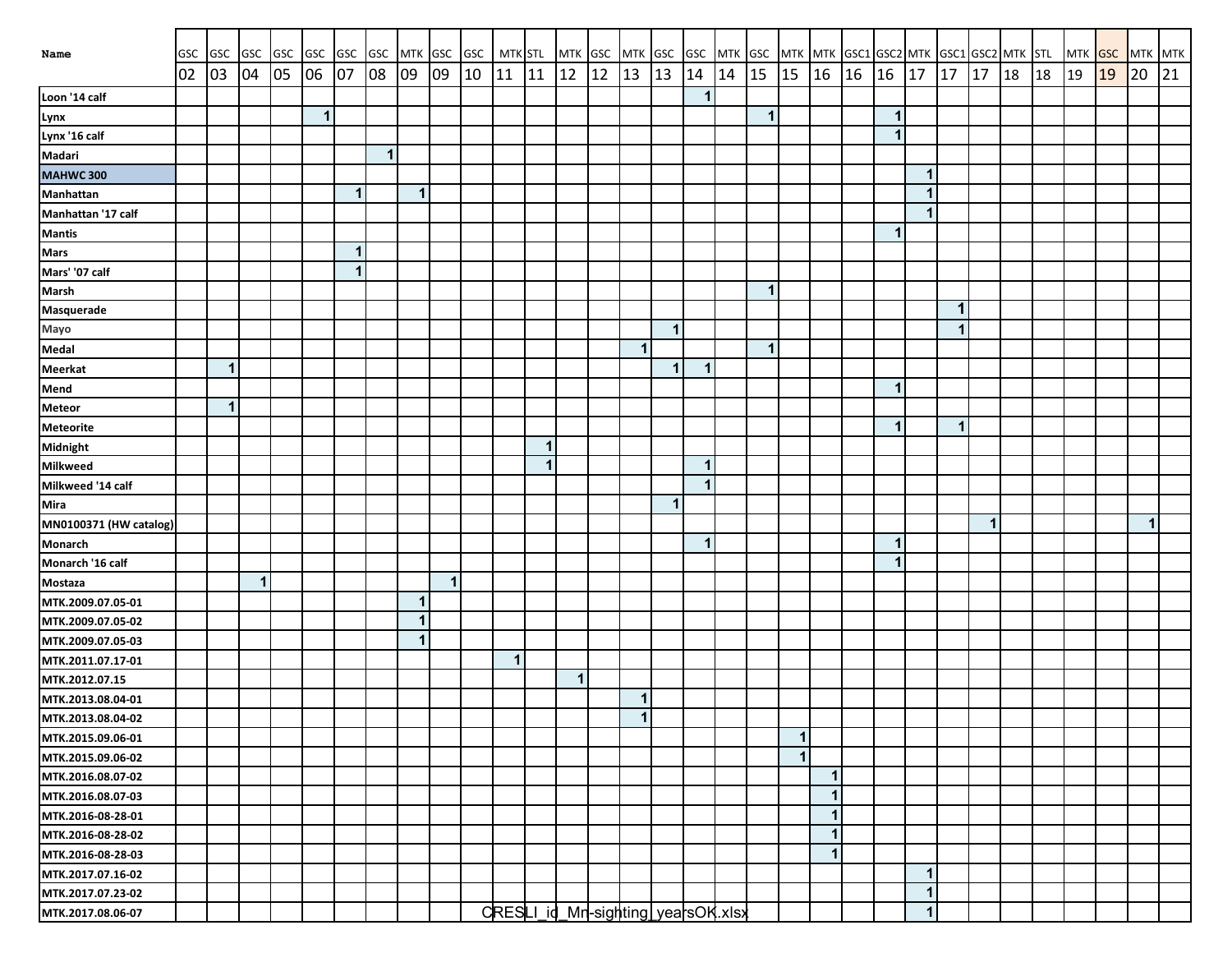|                                        |           |                  | <b>GSC</b> | <b>GSC</b> | GSC | GSC | GSC | MTK GSC |    | GSC | MTK STL |    | MTK GSC                             |    | MTK GSC |    |    |    |    | GSC MTK GSC MTK MTK GSC1 GSC2 MTK GSC1 GSC2 MTK STL |       |    |                         |    |    |             |    |                  | <b>GSC</b> |               |    |
|----------------------------------------|-----------|------------------|------------|------------|-----|-----|-----|---------|----|-----|---------|----|-------------------------------------|----|---------|----|----|----|----|-----------------------------------------------------|-------|----|-------------------------|----|----|-------------|----|------------------|------------|---------------|----|
| Name                                   | GSC<br>02 | <b>GSC</b><br>03 | 04         | 05         | 06  | 07  | 08  | 09      | 09 | 10  | 11      | 11 | 12                                  | 12 | 13      | 13 | 14 | 14 | 15 | 15                                                  | 16 16 | 16 | 17                      | 17 | 17 | 18          | 18 | <b>MTK</b><br>19 | 19         | MTK MTK<br>20 | 21 |
| MTK.2017.08.06-09                      |           |                  |            |            |     |     |     |         |    |     |         |    |                                     |    |         |    |    |    |    |                                                     |       |    | 1                       |    |    |             |    |                  |            |               |    |
|                                        |           |                  |            |            |     |     |     |         |    |     |         |    |                                     |    |         |    |    |    |    |                                                     |       |    | 1                       |    |    |             |    |                  |            |               |    |
| MTK.2017.08.13-03<br>MTK.2017.08.20-01 |           |                  |            |            |     |     |     |         |    |     |         |    |                                     |    |         |    |    |    |    |                                                     |       |    | 1                       |    |    |             |    |                  |            |               |    |
| MTK.2017.08.20-02                      |           |                  |            |            |     |     |     |         |    |     |         |    |                                     |    |         |    |    |    |    |                                                     |       |    | $\overline{\mathbf{1}}$ |    |    |             |    |                  |            |               |    |
| MTK.2017.08.20-03                      |           |                  |            |            |     |     |     |         |    |     |         |    |                                     |    |         |    |    |    |    |                                                     |       |    | 1                       |    |    |             |    |                  |            |               |    |
| MTK.2018.07.15-01                      |           |                  |            |            |     |     |     |         |    |     |         |    |                                     |    |         |    |    |    |    |                                                     |       |    |                         |    |    | $\mathbf 1$ |    |                  |            |               |    |
| MTK.2018.07.15-02                      |           |                  |            |            |     |     |     |         |    |     |         |    |                                     |    |         |    |    |    |    |                                                     |       |    |                         |    |    | 1           |    |                  |            |               |    |
| MTK.2018.07.15-04                      |           |                  |            |            |     |     |     |         |    |     |         |    |                                     |    |         |    |    |    |    |                                                     |       |    |                         |    |    | 1           |    |                  |            |               |    |
| MTK.2018.07.18-02                      |           |                  |            |            |     |     |     |         |    |     |         |    |                                     |    |         |    |    |    |    |                                                     |       |    |                         |    |    |             |    |                  |            |               |    |
| MTK.2018.07.18-03                      |           |                  |            |            |     |     |     |         |    |     |         |    |                                     |    |         |    |    |    |    |                                                     |       |    |                         |    |    |             |    |                  |            |               |    |
| MTK.2018.07.18-04                      |           |                  |            |            |     |     |     |         |    |     |         |    |                                     |    |         |    |    |    |    |                                                     |       |    |                         |    |    |             |    |                  |            |               |    |
| MTK.2018.07.18-05                      |           |                  |            |            |     |     |     |         |    |     |         |    |                                     |    |         |    |    |    |    |                                                     |       |    |                         |    |    | 1           |    |                  |            |               |    |
| MTK.2018.07.29-01                      |           |                  |            |            |     |     |     |         |    |     |         |    |                                     |    |         |    |    |    |    |                                                     |       |    |                         |    |    | 1           |    |                  |            |               |    |
| MTK.2018.07.29-03                      |           |                  |            |            |     |     |     |         |    |     |         |    |                                     |    |         |    |    |    |    |                                                     |       |    |                         |    |    | 1           |    |                  |            |               |    |
| MTK.2018.07.29-04                      |           |                  |            |            |     |     |     |         |    |     |         |    |                                     |    |         |    |    |    |    |                                                     |       |    |                         |    |    | 1           |    |                  |            |               |    |
| MTK.2018.08.01-01                      |           |                  |            |            |     |     |     |         |    |     |         |    |                                     |    |         |    |    |    |    |                                                     |       |    |                         |    |    | 1           |    |                  |            |               |    |
| MTK.2018.08.08-02                      |           |                  |            |            |     |     |     |         |    |     |         |    |                                     |    |         |    |    |    |    |                                                     |       |    |                         |    |    | 1           |    |                  |            |               |    |
| MTK.2018.08.08-03                      |           |                  |            |            |     |     |     |         |    |     |         |    |                                     |    |         |    |    |    |    |                                                     |       |    |                         |    |    | 1           |    |                  |            |               |    |
| MTK.2018.08.08-04                      |           |                  |            |            |     |     |     |         |    |     |         |    |                                     |    |         |    |    |    |    |                                                     |       |    |                         |    |    | 1           |    |                  |            |               |    |
| MTK.2018.08.08-05                      |           |                  |            |            |     |     |     |         |    |     |         |    |                                     |    |         |    |    |    |    |                                                     |       |    |                         |    |    | 1           |    |                  |            |               |    |
| MTK.2018.08.15-01                      |           |                  |            |            |     |     |     |         |    |     |         |    |                                     |    |         |    |    |    |    |                                                     |       |    |                         |    |    |             |    |                  |            |               |    |
| MTK.2018.08.26-02                      |           |                  |            |            |     |     |     |         |    |     |         |    |                                     |    |         |    |    |    |    |                                                     |       |    |                         |    |    |             |    |                  |            |               |    |
| MTK.2018.08.29-02                      |           |                  |            |            |     |     |     |         |    |     |         |    |                                     |    |         |    |    |    |    |                                                     |       |    |                         |    |    |             |    |                  |            |               |    |
| MTK.2019.07.07                         |           |                  |            |            |     |     |     |         |    |     |         |    |                                     |    |         |    |    |    |    |                                                     |       |    |                         |    |    |             |    | 1                |            |               |    |
| MTK.2019.07.14-01                      |           |                  |            |            |     |     |     |         |    |     |         |    |                                     |    |         |    |    |    |    |                                                     |       |    |                         |    |    |             |    | 1                |            |               |    |
| MTK.2019.07.14-03                      |           |                  |            |            |     |     |     |         |    |     |         |    |                                     |    |         |    |    |    |    |                                                     |       |    |                         |    |    |             |    | 1                |            |               |    |
| MTK.2019.07.14-04                      |           |                  |            |            |     |     |     |         |    |     |         |    |                                     |    |         |    |    |    |    |                                                     |       |    |                         |    |    |             |    | 1                |            |               |    |
| MTK.2019.07.24-01                      |           |                  |            |            |     |     |     |         |    |     |         |    |                                     |    |         |    |    |    |    |                                                     |       |    |                         |    |    |             |    | 1                |            |               |    |
| MTK.2019.07.31-01                      |           |                  |            |            |     |     |     |         |    |     |         |    |                                     |    |         |    |    |    |    |                                                     |       |    |                         |    |    |             |    | 1                |            |               |    |
| MTK.2019.07.31-01                      |           |                  |            |            |     |     |     |         |    |     |         |    |                                     |    |         |    |    |    |    |                                                     |       |    |                         |    |    |             |    | 1                |            | $\mathbf{1}$  |    |
| MTK.2019.08.04-02                      |           |                  |            |            |     |     |     |         |    |     |         |    |                                     |    |         |    |    |    |    |                                                     |       |    |                         |    |    |             |    | 1                |            |               |    |
| MTK.2019.08.04-03                      |           |                  |            |            |     |     |     |         |    |     |         |    |                                     |    |         |    |    |    |    |                                                     |       |    |                         |    |    |             |    | 1                |            |               |    |
| MTK.2019.08.07-01                      |           |                  |            |            |     |     |     |         |    |     |         |    |                                     |    |         |    |    |    |    |                                                     |       |    |                         |    |    |             |    | $\mathbf{1}$     |            |               |    |
| MTK.2019.08.07-02                      |           |                  |            |            |     |     |     |         |    |     |         |    |                                     |    |         |    |    |    |    |                                                     |       |    |                         |    |    |             |    | 1                |            |               |    |
| MTK.2019.08.16-01                      |           |                  |            |            |     |     |     |         |    |     |         |    |                                     |    |         |    |    |    |    |                                                     |       |    |                         |    |    |             |    | 1                |            |               |    |
| MTK.2019.08.18-03                      |           |                  |            |            |     |     |     |         |    |     |         |    |                                     |    |         |    |    |    |    |                                                     |       |    |                         |    |    |             |    | 1                |            |               |    |
| MTK.2019.08.21-01                      |           |                  |            |            |     |     |     |         |    |     |         |    |                                     |    |         |    |    |    |    |                                                     |       |    |                         |    |    |             |    | 1                |            |               |    |
| MTK.2019.08.21-03                      |           |                  |            |            |     |     |     |         |    |     |         |    |                                     |    |         |    |    |    |    |                                                     |       |    |                         |    |    |             |    | 1                |            |               |    |
| MTK.2019.08.21-04                      |           |                  |            |            |     |     |     |         |    |     |         |    |                                     |    |         |    |    |    |    |                                                     |       |    |                         |    |    |             |    | 1                |            |               |    |
| MTK.2019.08.23-01                      |           |                  |            |            |     |     |     |         |    |     |         |    |                                     |    |         |    |    |    |    |                                                     |       |    |                         |    |    |             |    | 1                |            |               |    |
| MTK.2020.07.18-02                      |           |                  |            |            |     |     |     |         |    |     |         |    |                                     |    |         |    |    |    |    |                                                     |       |    |                         |    |    |             |    |                  |            | $\mathbf{1}$  |    |
| MTK.2020.07.25-01                      |           |                  |            |            |     |     |     |         |    |     |         |    |                                     |    |         |    |    |    |    |                                                     |       |    |                         |    |    |             |    |                  |            | $\mathbf{1}$  |    |
| MTK.2020.07.25-02                      |           |                  |            |            |     |     |     |         |    |     |         |    | CRESLI_id_Mrl-sighting vearsOK.xlsx |    |         |    |    |    |    |                                                     |       |    |                         |    |    |             |    |                  |            | $\mathbf{1}$  |    |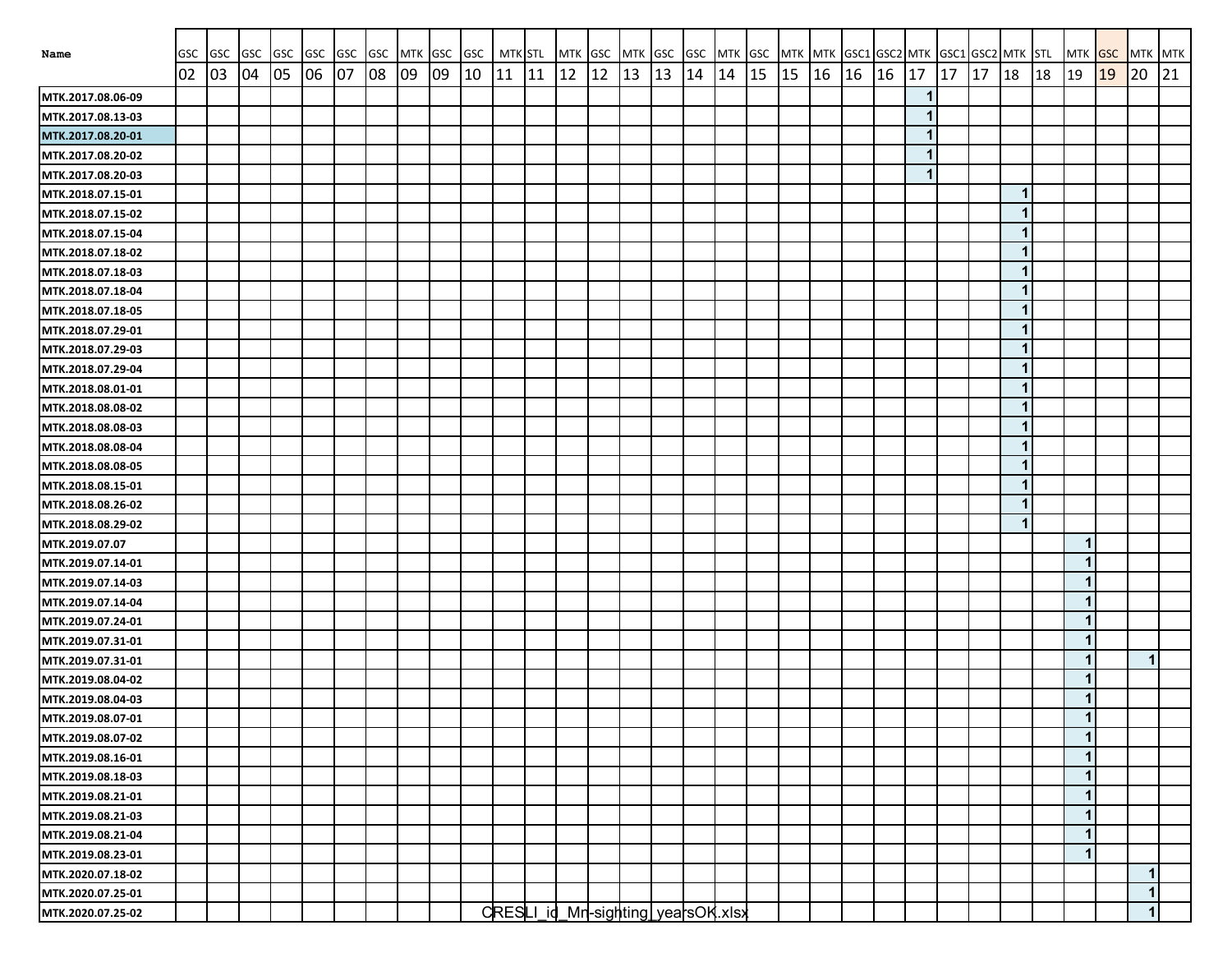| Name                      | GSC | GSC GSC |    | <b>GSC</b> | <b>GSC</b>     | <b>GSC</b> | GSC | MTK GSC |    | <b>GSC</b> | <b>MTK STL</b> |              | MTK GSC                            |    | MTK GSC |    | <b>GSC</b>   |    |              |    |    | MTK GSC MTK MTK GSC1 GSC2 MTK |                      |    |              | GSC1 GSC2 MTK STL    |              |    | MTK GSC |    | MTK MTK      |           |
|---------------------------|-----|---------|----|------------|----------------|------------|-----|---------|----|------------|----------------|--------------|------------------------------------|----|---------|----|--------------|----|--------------|----|----|-------------------------------|----------------------|----|--------------|----------------------|--------------|----|---------|----|--------------|-----------|
|                           | 02  | 03      | 04 | 05         | 06             | 07         | 08  | 09      | 09 | 10         | 11             | 11           | $ 12\rangle$                       | 12 | 13      | 13 | 14           | 14 | 15           | 15 | 16 | 16                            | 16                   | 17 | 17           | 17                   | 18           | 18 | 19      | 19 | 20           | 21        |
| MTK.2020.07.25-03         |     |         |    |            |                |            |     |         |    |            |                |              |                                    |    |         |    |              |    |              |    |    |                               |                      |    |              |                      |              |    |         |    | $\mathbf 1$  |           |
| MTK.2020.08.01-01         |     |         |    |            |                |            |     |         |    |            |                |              |                                    |    |         |    |              |    |              |    |    |                               |                      |    |              |                      |              |    |         |    | $\mathbf 1$  |           |
| MTK.2020.08.01-02         |     |         |    |            |                |            |     |         |    |            |                |              |                                    |    |         |    |              |    |              |    |    |                               |                      |    |              |                      |              |    |         |    | $\mathbf{1}$ |           |
| MTK.2020.08.08-01         |     |         |    |            |                |            |     |         |    |            |                |              |                                    |    |         |    |              |    |              |    |    |                               |                      |    |              |                      |              |    |         |    | $\mathbf 1$  |           |
| MTK.2020.08.12-01         |     |         |    |            |                |            |     |         |    |            |                |              |                                    |    |         |    |              |    |              |    |    |                               |                      |    |              |                      |              |    |         |    | $\mathbf 1$  |           |
| MTK.2020.08.22-01         |     |         |    |            |                |            |     |         |    |            |                |              |                                    |    |         |    |              |    |              |    |    |                               |                      |    |              |                      |              |    |         |    | $\mathbf{1}$ |           |
| MTK.2020.08.22-02         |     |         |    |            |                |            |     |         |    |            |                |              |                                    |    |         |    |              |    |              |    |    |                               |                      |    |              |                      |              |    |         |    | $\mathbf{1}$ |           |
| MTK.2020.09.05-01         |     |         |    |            |                |            |     |         |    |            |                |              |                                    |    |         |    |              |    |              |    |    |                               |                      |    |              |                      |              |    |         |    | $\mathbf 1$  |           |
| MTK.2020.09.05-03         |     |         |    |            |                |            |     |         |    |            |                |              |                                    |    |         |    |              |    |              |    |    |                               |                      |    |              |                      |              |    |         |    | $\mathbf 1$  |           |
| MTK.2020.09.06-01         |     |         |    |            |                |            |     |         |    |            |                |              |                                    |    |         |    |              |    |              |    |    |                               |                      |    |              |                      |              |    |         |    | $\mathbf{1}$ |           |
| MTK.2021.07.07-01         |     |         |    |            |                |            |     |         |    |            |                |              |                                    |    |         |    |              |    |              |    |    |                               |                      |    |              |                      |              |    |         |    |              | $\vert$ 1 |
| MTK.2021.07.10-02         |     |         |    |            |                |            |     |         |    |            |                |              |                                    |    |         |    |              |    |              |    |    |                               |                      |    |              |                      |              |    |         |    |              | $\vert$ 1 |
| MTK.2021.07.11-01         |     |         |    |            |                |            |     |         |    |            |                |              |                                    |    |         |    |              |    |              |    |    |                               |                      |    |              |                      |              |    |         |    |              | 1         |
| MTK.2021.07.11-02         |     |         |    |            |                |            |     |         |    |            |                |              |                                    |    |         |    |              |    |              |    |    |                               |                      |    |              |                      |              |    |         |    |              | $\vert$ 1 |
| MTK.2021.07.21-01         |     |         |    |            |                |            |     |         |    |            |                |              |                                    |    |         |    |              |    |              |    |    |                               |                      |    |              |                      |              |    |         |    |              | $\vert$ 1 |
| MTK.2021.07.21-02         |     |         |    |            |                |            |     |         |    |            |                |              |                                    |    |         |    |              |    |              |    |    |                               |                      |    |              |                      |              |    |         |    |              | $\vert$ 1 |
| MTK.2021.07.28-01         |     |         |    |            |                |            |     |         |    |            |                |              |                                    |    |         |    |              |    |              |    |    |                               |                      |    |              |                      |              |    |         |    |              | $\vert$ 1 |
| MTK.2021.07.28-02         |     |         |    |            |                |            |     |         |    |            |                |              |                                    |    |         |    |              |    |              |    |    |                               |                      |    |              |                      |              |    |         |    |              | $\vert$ 1 |
| MTK.2021.07.28-04         |     |         |    |            |                |            |     |         |    |            |                |              |                                    |    |         |    |              |    |              |    |    |                               |                      |    |              |                      |              |    |         |    |              | $\vert$ 1 |
| MTK.2021.07.31-01         |     |         |    |            |                |            |     |         |    |            |                |              |                                    |    |         |    |              |    |              |    |    |                               |                      |    |              |                      |              |    |         |    |              | $\vert$ 1 |
| MTK.2021.07.31-02         |     |         |    |            |                |            |     |         |    |            |                |              |                                    |    |         |    |              |    |              |    |    |                               |                      |    |              |                      |              |    |         |    |              | $\vert$ 1 |
| MTK.2021.08.08-01         |     |         |    |            |                |            |     |         |    |            |                |              |                                    |    |         |    |              |    |              |    |    |                               |                      |    |              |                      |              |    |         |    |              | $\vert$ 1 |
| MTK.2021.08.08-02         |     |         |    |            |                |            |     |         |    |            |                |              |                                    |    |         |    |              |    |              |    |    |                               |                      |    |              |                      |              |    |         |    |              | $\vert$ 1 |
| MTK.2021.08.15-01         |     |         |    |            |                |            |     |         |    |            |                |              |                                    |    |         |    |              |    |              |    |    |                               |                      |    |              |                      |              |    |         |    |              | $\vert$   |
| MTK.2021.08.15-02         |     |         |    |            |                |            |     |         |    |            |                |              |                                    |    |         |    |              |    |              |    |    |                               |                      |    |              |                      |              |    |         |    |              | $\vert$   |
| MTK.2021.08.15-03         |     |         |    |            |                |            |     |         |    |            |                |              |                                    |    |         |    |              |    |              |    |    |                               |                      |    |              |                      |              |    |         |    |              | $\vert$ 1 |
| MTK.2021.08.15-04         |     |         |    |            |                |            |     |         |    |            |                |              |                                    |    |         |    |              |    |              |    |    |                               |                      |    |              |                      |              |    |         |    |              | $\vert$ 1 |
| <b>Mudskipper</b>         |     |         |    |            |                |            |     |         |    |            |                |              |                                    |    |         |    |              |    |              |    |    |                               |                      |    |              | 1                    |              |    |         |    |              |           |
| <b>Multiply</b>           |     |         |    |            |                |            |     |         |    |            |                |              |                                    |    |         |    |              |    |              |    |    |                               |                      |    |              | $\mathbf 1$          | $\mathbf{1}$ |    |         |    |              |           |
| <b>Music</b>              |     |         |    |            |                |            |     |         |    |            |                | $\mathbf{1}$ |                                    |    |         |    | $\mathbf{1}$ |    |              |    |    |                               |                      |    |              | $\blacktriangleleft$ |              |    |         |    |              |           |
| NA-10361                  |     |         |    |            |                |            |     |         |    |            |                |              |                                    |    |         |    |              |    |              |    |    |                               |                      | 1  |              |                      |              |    |         |    |              |           |
| <b>Navajo</b>             |     |         |    |            | $\overline{1}$ |            |     |         |    |            |                |              |                                    |    |         |    |              |    |              |    |    |                               |                      |    |              |                      |              |    |         |    |              |           |
| <b>Nazca</b>              |     |         |    |            |                |            |     |         |    |            |                |              |                                    |    |         |    |              |    |              |    |    |                               | $\blacktriangleleft$ |    |              |                      |              |    |         |    |              |           |
| <b>Newton</b>             |     |         |    |            |                |            |     |         |    |            |                |              |                                    |    |         |    |              |    | $\mathbf{1}$ |    |    |                               |                      |    |              |                      |              |    |         |    |              |           |
| <b>Nile</b>               |     |         |    |            |                |            |     |         |    |            |                |              |                                    |    |         |    |              |    |              |    |    |                               |                      |    |              |                      | $\mathbf{1}$ |    |         |    |              |           |
| <b>Nuages</b>             |     |         |    |            |                |            |     |         |    |            |                |              |                                    |    | 1       |    |              |    |              |    |    |                               |                      |    |              |                      |              |    |         |    |              |           |
| NYB002 (history S of GOM) |     |         |    |            |                |            |     |         |    |            |                |              |                                    |    |         |    |              |    |              |    |    |                               |                      |    | $\mathbf{1}$ |                      |              |    |         |    |              |           |
| <b>NYC0005</b>            |     |         |    |            |                |            |     |         |    |            |                |              |                                    |    |         |    |              |    |              |    |    |                               |                      |    |              |                      | $\mathbf{1}$ |    |         |    |              | $\vert$ 1 |
| <b>NYC0007</b>            |     |         |    |            |                |            |     |         |    |            |                |              |                                    |    |         |    |              |    |              |    |    |                               |                      |    |              |                      | $\mathbf{1}$ |    |         |    |              |           |
| <b>NYC0008</b>            |     |         |    |            |                |            |     |         |    |            |                |              |                                    |    |         |    |              |    |              |    |    |                               |                      | 1  |              |                      |              |    |         |    |              |           |
| NYC0011(Smog '11 calf)    |     |         |    |            |                |            |     |         |    |            |                |              |                                    |    | 1       |    |              |    |              |    |    |                               |                      | 1  |              |                      |              |    |         |    |              |           |
| <b>NYC0012</b>            |     |         |    |            |                |            |     |         |    |            |                |              | CRESLI id Mn-sighting vearsOK.xlsx |    |         |    |              |    |              |    |    |                               |                      |    |              |                      |              |    |         |    |              |           |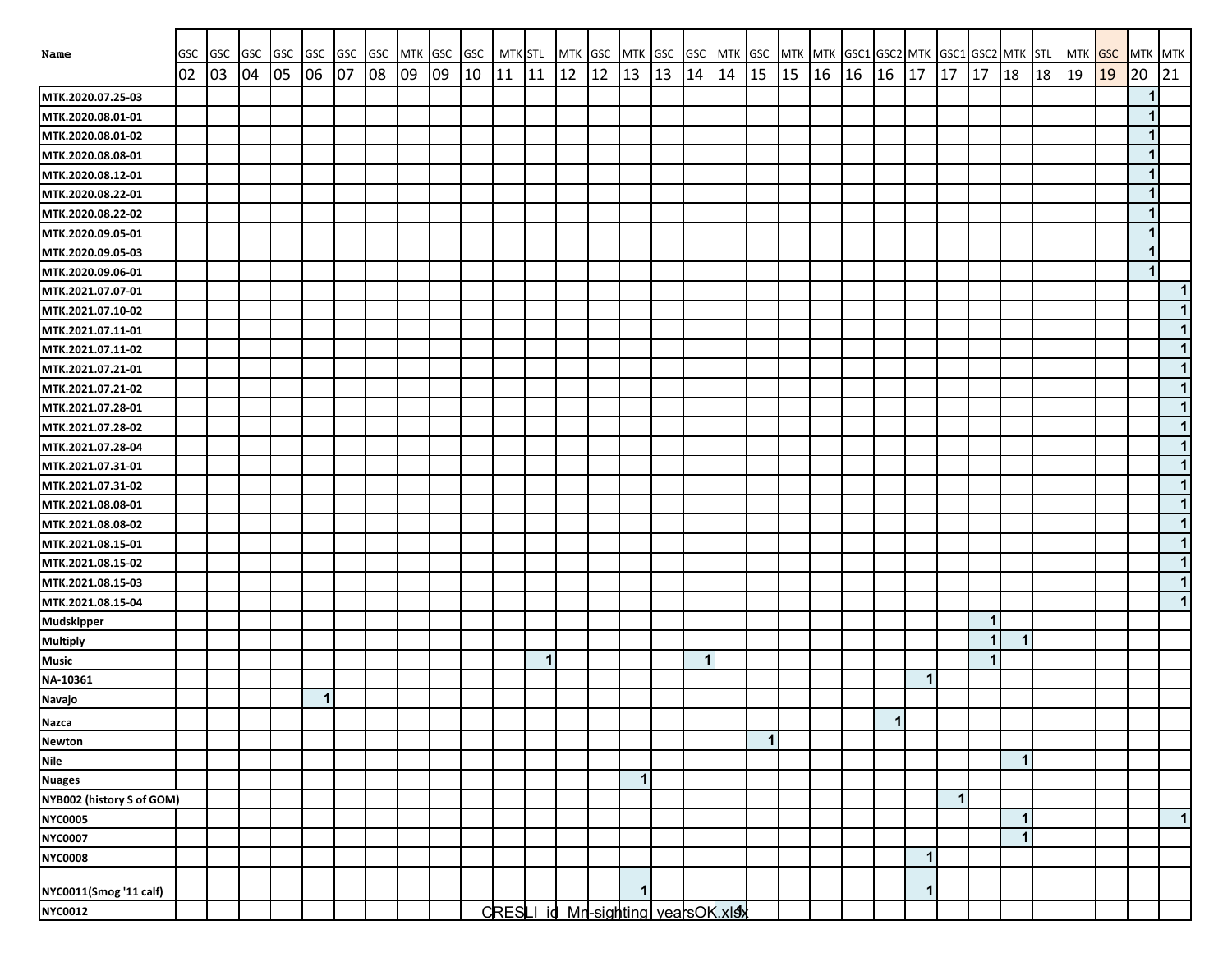| Name                           | <b>GSC</b>  | GSC GSC GSC |          |              |              | GSC GSC GSC |    |    |              | MTK GSC GSC  | MTK STL   |              | MTK GSC |                                    | MTK GSC      |                |                      |    | GSC MTK GSC MTK MTK GSC1 GSC2 MTK GSC1 GSC2 MTK STL |              |       |              |             |                         |                      |              |             |    |              |    | MTK GSC MTK MTK      |              |
|--------------------------------|-------------|-------------|----------|--------------|--------------|-------------|----|----|--------------|--------------|-----------|--------------|---------|------------------------------------|--------------|----------------|----------------------|----|-----------------------------------------------------|--------------|-------|--------------|-------------|-------------------------|----------------------|--------------|-------------|----|--------------|----|----------------------|--------------|
|                                | 02          | 03          | 04 05 06 |              |              | 07          | 08 | 09 | 09           | $ 10\rangle$ | $11 \ 11$ |              | 12      | 12                                 | 13           | 13             | 14                   | 14 | 15                                                  | $\vert$ 15   | 16 16 |              | 16          | 17                      | 17                   | 17           | 18          | 18 | 19           | 19 | 20                   | 21           |
| <b>NYC0014</b>                 |             |             |          |              |              |             |    |    |              |              |           |              |         |                                    |              |                |                      |    |                                                     |              |       |              |             |                         |                      |              |             |    | 1            |    |                      |              |
| <b>NYC0022</b>                 |             |             |          |              |              |             |    |    |              |              |           |              |         |                                    |              |                |                      |    |                                                     | $\mathbf{1}$ |       |              |             |                         |                      |              |             |    |              |    |                      |              |
| <b>NYC0028</b>                 |             |             |          |              |              |             |    |    |              |              |           |              |         |                                    |              |                |                      |    |                                                     |              |       |              | $\mathbf 1$ |                         |                      |              |             |    |              |    |                      |              |
| <b>NYC0029</b>                 |             |             |          |              |              |             |    |    |              |              |           |              |         |                                    |              |                |                      |    |                                                     |              |       |              |             | $\overline{\mathbf{1}}$ |                      |              |             |    |              |    |                      |              |
| <b>NYC0031</b>                 |             |             |          |              |              |             |    |    |              |              |           |              |         |                                    | $\mathbf{1}$ |                |                      |    |                                                     |              | 1     |              |             |                         |                      |              |             |    |              |    |                      |              |
| <b>NYC0040</b>                 |             |             |          |              |              |             |    |    |              |              |           |              |         |                                    |              |                |                      |    |                                                     |              | 1     |              |             |                         |                      |              |             |    |              |    |                      |              |
| <b>NYC0042</b>                 |             |             |          |              |              |             |    |    |              |              |           |              |         |                                    |              |                |                      |    |                                                     |              | 1     |              |             |                         |                      |              |             |    |              |    |                      |              |
| <b>NYC0043</b>                 |             |             |          |              |              |             |    |    |              |              |           |              |         |                                    |              |                |                      |    |                                                     |              |       |              |             | 1                       |                      |              |             |    |              |    |                      |              |
| <b>NYC0056</b>                 |             |             |          |              |              |             |    |    |              |              |           |              |         |                                    |              |                |                      |    |                                                     |              |       |              |             |                         |                      |              |             |    |              |    |                      |              |
| <b>NYC0058</b>                 |             |             |          |              |              |             |    |    |              |              |           |              |         |                                    |              |                |                      |    |                                                     |              |       |              |             | 1                       |                      |              |             |    |              |    |                      |              |
| <b>NYC0070</b>                 |             |             |          |              |              |             |    |    |              |              |           |              |         |                                    |              |                |                      |    |                                                     |              |       |              |             | $\mathbf{1}$            |                      |              |             |    |              |    |                      |              |
| <b>NYC0082</b>                 |             |             |          |              |              |             |    |    |              |              |           |              |         |                                    |              |                |                      |    |                                                     |              |       |              |             |                         |                      |              | $\mathbf 1$ |    |              |    |                      |              |
| <b>NYC0083</b>                 |             |             |          |              |              |             |    |    |              |              |           |              |         |                                    |              |                |                      |    |                                                     |              |       |              |             |                         |                      |              | $\mathbf 1$ |    |              |    |                      |              |
| <b>NYC0084</b>                 |             |             |          |              |              |             |    |    |              |              |           |              |         |                                    |              |                |                      |    |                                                     |              |       |              |             |                         |                      |              |             |    | $\mathbf{1}$ |    | $\mathbf{1}$         | $\mathbf{1}$ |
| NYC0101                        |             |             |          |              |              |             |    |    |              |              |           |              |         |                                    |              |                |                      |    |                                                     |              |       |              |             |                         |                      |              | 1           |    |              |    |                      |              |
| <b>NYC0116</b>                 |             |             |          |              |              |             |    |    |              |              |           |              |         |                                    |              |                |                      |    |                                                     |              |       |              |             |                         |                      |              |             |    | 1            |    |                      |              |
| <b>NYC0117</b>                 |             |             |          |              |              |             |    |    |              |              |           |              |         |                                    |              |                |                      |    |                                                     |              |       |              |             |                         |                      |              |             |    | 1            |    |                      |              |
| NYC0122 (MTK.2019.07.14-02)    |             |             |          |              |              |             |    |    |              |              |           |              |         |                                    |              |                |                      |    |                                                     |              |       |              |             |                         |                      |              |             |    | 1            |    |                      |              |
| <b>NYC0125</b>                 |             |             |          |              |              |             |    |    |              |              |           |              |         |                                    |              |                |                      |    |                                                     |              |       |              |             |                         |                      |              |             |    | 1            |    |                      |              |
| NYC0131 (Nile '16 calf)        |             |             |          |              |              |             |    |    |              |              |           |              |         |                                    |              |                |                      |    |                                                     |              |       |              |             |                         |                      |              | 1           |    |              |    | $\blacktriangleleft$ | $\mathbf{1}$ |
| <b>NYC0133</b>                 |             |             |          |              |              |             |    |    |              |              |           |              |         |                                    |              |                |                      |    |                                                     |              |       |              |             |                         |                      |              |             |    | 1            |    |                      |              |
| <b>NYC0151</b>                 |             |             |          |              |              |             |    |    |              |              |           |              |         |                                    |              |                |                      |    |                                                     |              |       |              |             |                         |                      |              |             |    |              |    |                      | $\mathbf{1}$ |
| NYC0154 (Liner '16 calf)       |             |             |          |              |              |             |    |    |              |              |           |              |         |                                    |              |                |                      |    |                                                     |              |       |              | $\mathbf 1$ |                         |                      |              |             |    |              |    | $\mathbf 1$          | $\mathbf{1}$ |
| <b>NYC0175</b>                 |             |             |          |              |              |             |    |    |              |              |           |              |         |                                    |              |                |                      |    |                                                     |              |       |              |             |                         |                      |              |             |    |              |    | 1                    | $\mathbf{1}$ |
| <b>NYC0181 (named in 2020)</b> |             |             |          |              |              |             |    |    |              |              |           |              |         |                                    |              |                |                      |    |                                                     |              |       | $\mathbf{1}$ |             |                         |                      |              |             |    |              |    |                      |              |
| <b>NYC0182</b>                 |             |             |          |              |              |             |    |    |              |              |           |              |         |                                    |              |                |                      |    |                                                     |              |       |              |             |                         |                      |              |             |    |              |    | $\blacktriangleleft$ |              |
| <b>NYC0209</b>                 |             |             |          |              |              |             |    |    |              |              |           |              |         |                                    |              |                |                      |    |                                                     |              |       |              |             |                         |                      |              |             |    |              |    | $\mathbf{1}$         | $\mathbf{1}$ |
| <b>NYC0222</b>                 |             |             |          |              |              |             |    |    |              |              |           |              |         |                                    |              |                |                      |    |                                                     |              |       |              |             |                         |                      |              |             |    |              |    |                      | $\mathbf{1}$ |
| <b>NYC0224</b>                 |             |             |          |              |              |             |    |    |              |              |           |              |         |                                    |              |                |                      |    |                                                     |              |       |              |             |                         |                      |              |             |    |              |    |                      | $\mathbf{1}$ |
| <b>NYC-D0011</b>               |             |             |          |              |              |             |    |    |              |              |           |              |         |                                    |              |                |                      |    |                                                     |              |       |              |             | 1                       |                      |              |             |    |              |    |                      |              |
| <b>NYC-D0025</b>               |             |             |          |              |              |             |    |    |              |              |           |              |         |                                    |              |                |                      |    |                                                     |              |       |              |             | $\mathbf{1}$            |                      |              |             |    |              |    |                      |              |
| Obtuse                         |             |             |          |              |              |             |    |    |              |              |           |              |         |                                    |              |                |                      |    |                                                     |              |       |              | -1          |                         |                      |              |             |    |              |    |                      |              |
| Orbit (Stingray)               |             |             |          |              |              |             |    |    |              |              |           |              |         |                                    |              | $\overline{1}$ |                      |    |                                                     |              |       |              |             |                         | $\blacktriangleleft$ |              |             |    |              |    |                      |              |
| Oreo                           |             |             |          |              |              |             |    |    |              |              |           |              |         |                                    |              |                | $\blacktriangleleft$ |    |                                                     |              |       |              |             |                         |                      |              |             |    |              |    |                      |              |
| Osprey<br>Palette              |             |             |          |              |              |             |    |    |              |              |           |              |         | $\mathbf{1}$                       |              |                |                      |    |                                                     |              |       |              |             |                         |                      | $\mathbf{1}$ |             |    |              |    |                      |              |
|                                |             |             |          |              |              |             |    |    |              |              |           |              |         |                                    |              |                | $\mathbf{1}$         |    |                                                     |              |       |              |             |                         |                      |              |             |    |              |    |                      |              |
| Paras                          |             |             |          | $\mathbf{1}$ | $\mathbf{1}$ |             |    |    |              |              |           |              |         |                                    |              |                |                      |    |                                                     |              |       |              |             |                         |                      |              |             |    |              |    |                      |              |
| <b>Parens</b>                  | $\mathbf 1$ |             |          |              |              |             |    |    | $\mathbf{1}$ |              |           |              |         |                                    |              |                |                      |    |                                                     |              |       | $\mathbf{1}$ | -1          |                         |                      |              |             |    |              |    |                      |              |
| Peajack '12 calf               |             |             |          |              |              |             |    |    |              |              |           |              |         |                                    |              |                |                      |    | $\mathbf 1$                                         |              |       |              |             |                         |                      |              |             |    |              |    |                      |              |
| Pele                           |             |             |          |              |              |             |    |    |              |              |           | $\mathbf{1}$ |         |                                    |              |                |                      |    |                                                     |              |       |              |             |                         |                      |              |             |    |              |    |                      |              |
| Peninsula                      |             |             |          |              |              |             |    |    |              |              |           |              |         |                                    |              | 1              |                      |    |                                                     |              |       |              | -1          |                         |                      | $\mathbf{1}$ |             |    |              |    |                      |              |
| Pepper                         |             | $\vert$ 1   |          |              |              |             |    |    |              |              |           |              |         | CRESH Id Mo slabijna vestsOK visv. |              |                |                      |    |                                                     |              |       |              |             |                         |                      |              |             |    |              |    |                      |              |

CRESLI\_id\_Mn-sighting\_yearsOK.xlsx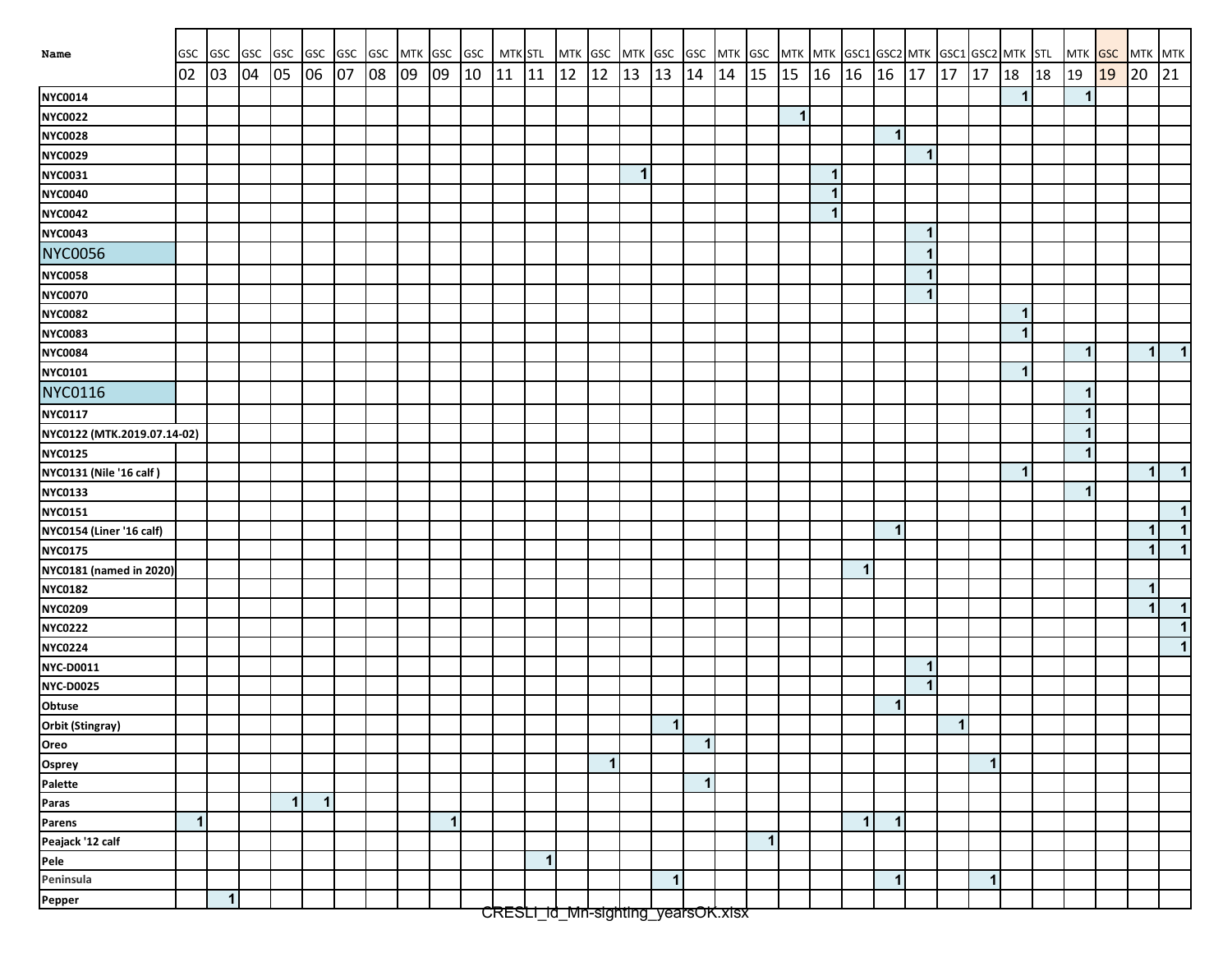| Name                     | GSC         | GSC GSC      |              | <b>GSC</b>   | <b>GSC</b>     | GSC                     | GSC |    | MTK GSC GSC          |           | MTK STL |              | MTK GSC MTK GSC |              |    |              |                      |    |              | GSC MTK GSC MTK MTK GSC1 GSC2 MTK GSC1 GSC2 MTK STL |    |    |                         |    |              |   |              |              | MTK GSC |    | MTK MTK |    |
|--------------------------|-------------|--------------|--------------|--------------|----------------|-------------------------|-----|----|----------------------|-----------|---------|--------------|-----------------|--------------|----|--------------|----------------------|----|--------------|-----------------------------------------------------|----|----|-------------------------|----|--------------|---|--------------|--------------|---------|----|---------|----|
|                          | 02          | 03           | 04           | 05           | 06             | 07                      | 08  | 09 | 09                   | 10        | 11      | 11           | 12              | 12           | 13 | 13           | 14                   | 14 | 15           | 15                                                  | 16 | 16 | 16                      | 17 | $17 \mid 17$ |   | 18           | 18           | 19      | 19 | 20      | 21 |
| Pepper '03 calf          |             | $\mathbf{1}$ |              |              |                |                         |     |    |                      |           |         |              |                 |              |    |              |                      |    |              |                                                     |    |    |                         |    |              |   |              |              |         |    |         |    |
| Perseid                  |             |              |              |              |                |                         |     |    |                      |           |         |              |                 |              |    | 1            |                      |    |              |                                                     |    |    |                         |    |              |   |              | $\mathbf{1}$ |         |    |         |    |
| Phantom                  |             |              |              |              | $\overline{1}$ |                         |     |    |                      |           |         |              |                 |              |    |              |                      |    |              |                                                     |    |    | $\overline{1}$          |    |              |   |              |              |         |    |         |    |
| Phantom '06 calf         |             |              |              |              | $\overline{1}$ |                         |     |    |                      |           |         |              |                 |              |    |              |                      |    |              |                                                     |    |    |                         |    |              |   |              |              |         |    |         |    |
| Phantom '16 calf         |             |              |              |              |                |                         |     |    |                      |           |         |              |                 |              |    |              |                      |    |              |                                                     |    |    | -1                      |    |              |   |              |              |         |    |         |    |
| Pharos                   |             |              |              |              |                |                         |     |    |                      |           |         |              |                 |              |    |              |                      |    | 1            |                                                     |    |    |                         |    |              |   |              |              |         |    |         |    |
| Phosphorescence          |             |              |              |              |                |                         |     |    | 1                    |           |         |              |                 |              |    |              |                      |    | $\mathbf{1}$ |                                                     |    |    | -1                      |    |              | 1 |              |              |         |    |         |    |
| Phosphorescence '16 calf |             |              |              |              |                |                         |     |    |                      |           |         |              |                 |              |    |              |                      |    |              |                                                     |    |    | 1                       |    |              |   |              |              |         |    |         |    |
| Photon                   |             | $\mathbf{1}$ |              |              |                |                         |     |    |                      |           |         |              |                 |              |    |              |                      |    |              |                                                     |    |    |                         |    |              |   |              |              |         |    |         |    |
| Photon '09 calf          |             |              |              |              |                |                         |     |    |                      |           |         |              |                 |              |    |              |                      |    |              |                                                     |    |    |                         |    | 1            |   |              |              |         |    |         |    |
| Photon '15 calf          |             |              |              |              |                |                         |     |    |                      |           |         |              |                 |              |    |              |                      |    |              |                                                     |    |    |                         |    |              |   | $\mathbf{1}$ |              |         |    |         |    |
| <b>Pisces</b>            |             |              |              |              |                |                         |     |    | 1                    |           |         |              |                 |              |    |              |                      |    |              |                                                     |    |    |                         |    |              |   |              |              |         |    |         |    |
| Pisces' 09 calf          |             |              |              |              |                |                         |     |    | 1                    |           |         |              |                 |              |    |              |                      |    |              |                                                     |    |    |                         |    |              |   |              |              |         |    |         |    |
| Pitcher                  |             |              |              |              |                |                         |     |    |                      |           |         |              |                 | $\mathbf{1}$ |    |              |                      |    |              |                                                     |    |    | $\overline{1}$          |    |              |   |              |              |         |    |         |    |
| Pivot                    |             |              |              |              |                |                         |     |    |                      |           |         | $\mathbf{1}$ |                 |              |    |              |                      |    |              |                                                     |    |    | $\overline{1}$          |    |              |   |              |              |         |    |         |    |
| Pixar                    |             |              |              |              |                |                         |     |    |                      |           |         | $\mathbf{1}$ |                 |              |    |              |                      |    | $\mathbf{1}$ |                                                     |    |    |                         |    |              |   |              |              |         |    |         |    |
| Plateau                  |             |              | $\mathbf{1}$ |              |                | $\mathbf{1}$            |     |    |                      |           |         |              |                 |              |    |              |                      |    |              |                                                     |    |    |                         |    |              |   |              |              |         |    |         |    |
| <b>Pleats</b>            |             |              |              |              |                |                         |     |    |                      |           |         | $\mathbf{1}$ |                 |              |    |              |                      |    | $\mathbf{1}$ |                                                     |    |    | $\mathbf 1$             |    |              |   |              |              |         |    |         |    |
| Plumbline                |             | 1            |              |              |                |                         |     |    |                      |           |         |              |                 |              |    |              |                      |    |              |                                                     |    |    |                         |    |              |   |              |              |         |    |         |    |
| Pogo                     |             |              |              |              |                | $\mathbf{1}$            |     |    |                      |           |         | $\mathbf{1}$ |                 |              |    |              |                      |    |              |                                                     |    |    |                         |    |              |   |              |              |         |    |         |    |
| <b>Polaris</b>           |             |              |              | $\mathbf{1}$ |                |                         |     |    |                      |           |         | $\mathbf{1}$ |                 |              |    | 1            |                      |    | $\mathbf{1}$ |                                                     |    |    |                         |    |              |   |              |              |         |    |         |    |
| Polkadot                 |             |              |              |              |                |                         | 1   |    |                      |           |         |              |                 |              |    |              |                      |    |              |                                                     |    |    |                         |    |              |   |              |              |         |    |         |    |
| Pox                      |             |              |              |              |                |                         |     |    |                      |           |         |              |                 |              |    | $\mathbf{1}$ |                      |    |              |                                                     |    |    | $\mathbf 1$             |    |              |   |              |              |         |    |         |    |
| Pumba                    |             |              |              |              |                |                         |     |    |                      |           |         | $\mathbf{1}$ |                 |              |    |              | $\mathbf{1}$         |    |              |                                                     |    |    |                         |    |              |   |              |              |         |    |         |    |
| Pumpkin seed             |             |              |              |              |                | $\overline{\mathbf{1}}$ |     |    |                      |           |         | $\mathbf{1}$ |                 |              |    |              | $\blacktriangleleft$ |    |              |                                                     |    |    |                         |    |              |   |              |              |         |    |         |    |
| Purity (Ivory)           |             |              | $\mathbf{1}$ | $\mathbf{1}$ |                |                         |     |    |                      |           |         |              |                 |              |    |              |                      |    |              |                                                     |    |    | $\overline{\mathbf{1}}$ |    |              |   |              |              |         |    |         |    |
| Purity '05 calf          |             |              |              | $\mathbf{1}$ |                |                         |     |    |                      |           |         |              |                 |              |    |              |                      |    |              |                                                     |    |    |                         |    |              |   |              |              |         |    |         |    |
| Putter                   |             |              | 1            |              |                |                         |     |    |                      |           |         | $\mathbf{1}$ |                 |              |    |              |                      |    | $\mathbf{1}$ |                                                     |    |    | $\mathbf 1$             |    |              |   |              |              |         |    |         |    |
| Quercus                  |             |              |              |              |                |                         |     |    | $\blacktriangleleft$ |           |         |              |                 |              |    |              |                      |    |              |                                                     |    |    |                         |    |              |   |              |              |         |    |         |    |
| Quercus '09 calf         |             |              |              |              |                |                         |     |    | $\mathbf 1$          |           |         |              |                 |              |    |              |                      |    |              |                                                     |    |    |                         |    |              |   |              |              |         |    |         |    |
| Quote                    |             | $\mathbf 1$  |              |              |                |                         |     |    |                      |           |         |              |                 |              |    |              |                      |    |              |                                                     |    |    |                         |    |              |   |              |              |         |    |         |    |
| Raccoon                  |             |              |              |              |                |                         | 1   |    |                      |           |         |              |                 |              |    |              |                      |    |              |                                                     |    |    |                         |    |              |   |              |              |         |    |         |    |
| Rainforest               |             |              |              |              |                |                         | 1   |    | 1 <sup>1</sup>       | $\vert$ 1 |         |              |                 |              |    |              |                      |    |              |                                                     |    |    |                         |    |              |   |              |              |         |    |         |    |
| Rattan                   | $\mathbf 1$ | $\mathbf{1}$ |              |              |                |                         | 1   |    | $\blacktriangleleft$ |           |         | $\mathbf{1}$ |                 |              |    |              |                      |    |              |                                                     |    |    | $\overline{1}$          |    |              |   |              |              |         |    |         |    |
| Rattan '09 calf          |             |              |              |              |                |                         |     |    | $\mathbf{1}$         |           |         |              |                 |              |    |              |                      |    |              |                                                     |    |    |                         |    |              |   |              |              |         |    |         |    |
| Rattan '16 calf          |             |              |              |              |                |                         |     |    |                      |           |         |              |                 |              |    |              |                      |    |              |                                                     |    |    | $\mathbf 1$             |    |              |   |              |              |         |    |         |    |
| Ravine                   |             |              |              |              |                |                         |     |    | 1                    |           |         |              |                 |              |    |              |                      |    |              |                                                     |    |    |                         |    |              |   |              |              |         |    |         |    |
| Reaper                   |             |              |              |              |                |                         |     | 1  |                      |           |         |              |                 |              |    |              | $\mathbf{1}$         |    |              |                                                     |    |    |                         |    |              |   | $\mathbf{1}$ |              |         |    |         |    |
| Reaper '14 calf          |             |              |              |              |                |                         |     |    |                      |           |         |              |                 |              |    |              | $\mathbf{1}$         |    |              |                                                     |    |    |                         |    |              |   |              |              |         |    |         |    |
| Reflection               |             |              |              |              |                |                         |     |    |                      |           |         |              |                 |              |    |              | $\mathbf{1}$         |    |              |                                                     |    |    |                         |    |              |   | $\mathbf{1}$ |              |         |    |         |    |
| Reflection '14 calf      |             |              |              |              |                |                         |     |    |                      |           |         |              |                 |              |    |              | $\mathbf{1}$         |    |              |                                                     |    |    |                         |    |              |   |              |              |         |    |         |    |
| Ridgeline                |             |              |              |              |                |                         |     |    |                      |           |         |              |                 |              |    |              |                      |    |              |                                                     |    |    | $\mathbf 1$             |    |              |   |              |              |         |    |         |    |

CRESLI\_id\_Mn-sighting\_yearsOK.xlsx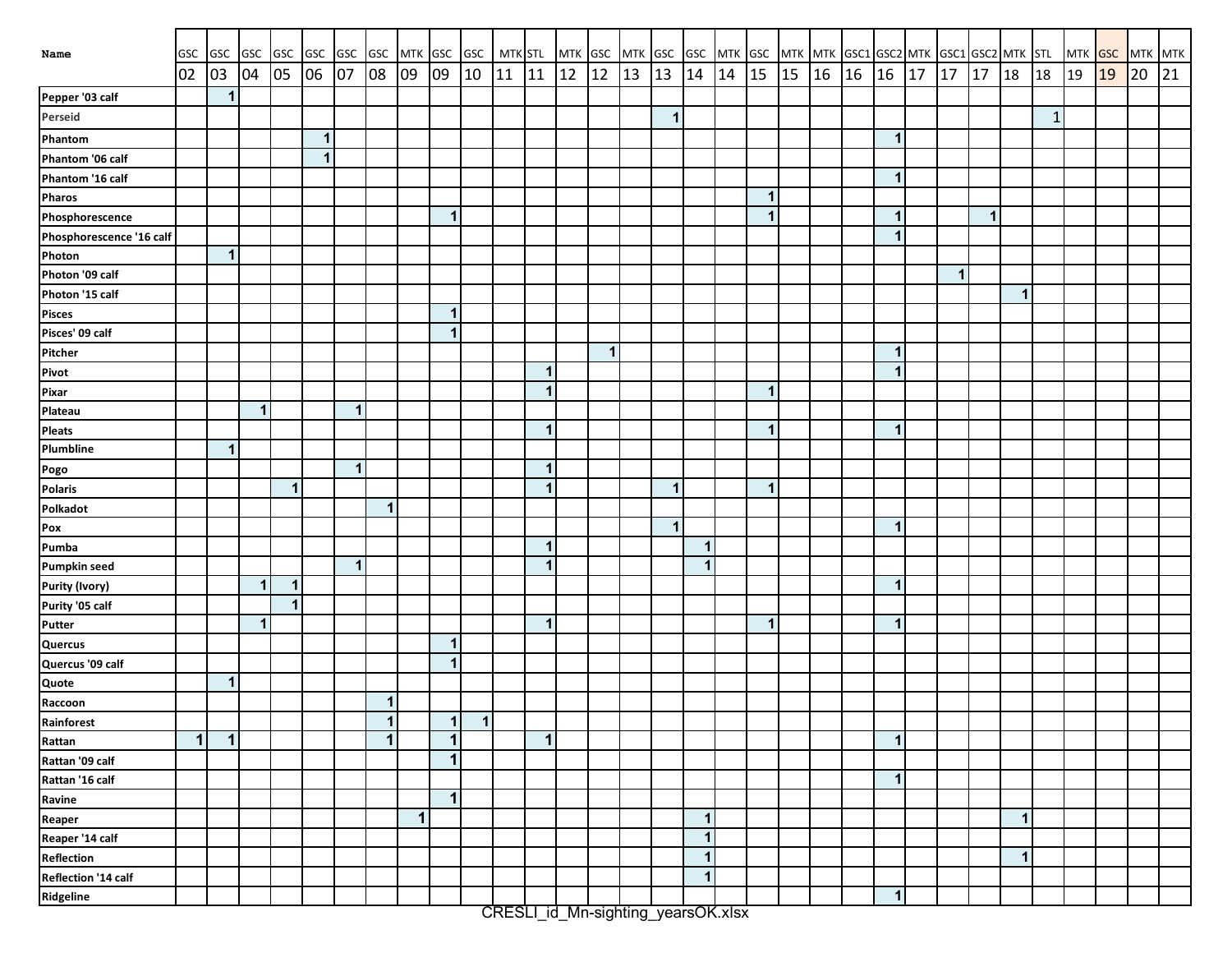| Name                                                          | GSC |             |              |              |              |                | GSC GSC GSC GSC GSC GSC MTK GSC GSC MTK STL |              |              |                      |       |              | MTK GSC |    |                         |                         |              |                      |                              |  |              |    |    |              |   |    | MTK GSC GSC MTK GSC MTK MTK GSC1 GSC1 GSC2 MTK GSC1 GSC2 MTK STL MTK GSC MTK MTK |             |    |    |
|---------------------------------------------------------------|-----|-------------|--------------|--------------|--------------|----------------|---------------------------------------------|--------------|--------------|----------------------|-------|--------------|---------|----|-------------------------|-------------------------|--------------|----------------------|------------------------------|--|--------------|----|----|--------------|---|----|----------------------------------------------------------------------------------|-------------|----|----|
|                                                               | 02  | 03          |              | 04 05 06     |              | 07             | 08                                          | 09           | 09           | $ 10\rangle$         | 11 11 |              | 12      | 12 | 13                      | 13                      | $14 \mid 14$ | $\vert$ 15           | $15 \mid 16 \mid 16 \mid 16$ |  |              | 17 | 17 | $17 \mid 18$ |   | 18 | $ 19\rangle$                                                                     | 19          | 20 | 21 |
| <b>Right Bar (Liner)</b>                                      |     |             |              |              |              |                |                                             |              |              |                      |       |              |         |    |                         |                         |              |                      |                              |  | $\mathbf 1$  |    |    |              |   |    |                                                                                  |             |    |    |
| Rocker                                                        |     | $\mathbf 1$ |              |              |              |                |                                             |              |              |                      |       |              |         |    |                         |                         |              | $\mathbf{1}$         |                              |  | $\mathbf 1$  |    |    |              |   |    |                                                                                  |             |    |    |
| Rogue                                                         |     |             |              | $\mathbf{1}$ |              |                |                                             |              |              |                      |       |              |         |    |                         |                         |              |                      |                              |  |              |    |    |              |   |    |                                                                                  |             |    |    |
| Roswell                                                       |     |             | $\mathbf{1}$ |              |              |                |                                             |              |              |                      |       |              |         |    |                         |                         |              |                      |                              |  |              |    |    |              |   |    |                                                                                  |             |    |    |
| Rotary                                                        |     |             |              |              |              |                | $\mathbf 1$                                 |              |              |                      |       |              |         |    |                         |                         |              |                      |                              |  |              |    |    |              |   |    |                                                                                  |             |    |    |
| Rune                                                          |     |             |              |              |              |                |                                             |              |              |                      |       |              |         |    |                         | $\mathbf{1}$            |              |                      |                              |  |              |    |    |              |   |    |                                                                                  |             |    |    |
| Sabot                                                         |     | $\mathbf 1$ |              |              |              |                |                                             |              |              |                      |       |              |         |    |                         |                         |              |                      |                              |  |              |    |    |              |   |    |                                                                                  |             |    |    |
| Safari (Cardhu 06)                                            |     |             |              |              |              | $\mathbf 1$    |                                             |              |              |                      |       |              |         |    |                         |                         |              |                      |                              |  |              |    |    |              |   |    |                                                                                  |             |    |    |
| Saloon                                                        |     |             |              | $\mathbf{1}$ |              |                |                                             |              |              |                      |       |              |         |    |                         |                         |              |                      |                              |  |              |    |    |              |   |    |                                                                                  |             |    |    |
| Salt                                                          |     | 1           |              |              |              |                |                                             |              |              |                      |       |              |         |    |                         |                         |              |                      |                              |  |              |    |    |              |   |    |                                                                                  |             |    |    |
| Samara                                                        |     |             |              |              |              |                |                                             |              |              |                      |       |              |         |    |                         |                         |              |                      |                              |  | <b>F</b>     |    |    |              |   |    |                                                                                  |             |    |    |
| Samara '16 calf                                               |     |             |              |              |              |                |                                             |              |              |                      |       |              |         |    |                         |                         |              |                      |                              |  | 1            |    |    |              |   |    |                                                                                  |             |    |    |
| Samovar                                                       |     |             |              |              | $\mathbf{1}$ |                |                                             |              | $\mathbf{1}$ |                      |       |              |         |    |                         |                         |              | $\mathbf{1}$         |                              |  |              |    |    | $\mathbf{1}$ |   |    |                                                                                  |             |    |    |
| Samovar '17 calf                                              |     |             |              |              |              |                |                                             |              |              |                      |       |              |         |    |                         |                         |              |                      |                              |  |              |    |    | $\mathbf{1}$ |   |    |                                                                                  |             |    |    |
| Sanchal                                                       |     |             |              |              |              |                |                                             |              |              |                      |       |              |         |    |                         |                         | $\mathbf{1}$ |                      |                              |  |              |    | 1  |              |   |    |                                                                                  |             |    |    |
| Scarab                                                        |     | 1           |              |              |              |                |                                             |              |              |                      |       |              |         |    |                         |                         |              | $\mathbf{1}$         |                              |  |              |    |    |              |   |    |                                                                                  |             |    |    |
| Scarab '15 calf                                               |     |             |              |              |              |                |                                             |              |              |                      |       |              |         |    |                         |                         |              | $\blacktriangleleft$ |                              |  |              |    |    |              |   |    |                                                                                  |             |    |    |
| <b>Scarp</b>                                                  |     |             |              |              |              | $\mathbf{1}$   |                                             |              |              | $\blacktriangleleft$ |       |              |         |    |                         |                         |              |                      |                              |  |              |    |    |              |   |    |                                                                                  |             |    |    |
| <b>Scrape</b>                                                 |     |             |              |              |              |                | $\mathbf{1}$                                |              |              |                      |       |              |         |    |                         |                         |              |                      |                              |  | $\mathbf 1$  |    |    |              |   |    |                                                                                  |             |    |    |
| Scrape '08 calf                                               |     |             |              |              |              |                | $\mathbf{1}$                                |              |              |                      |       |              |         |    |                         |                         |              |                      |                              |  |              |    |    |              |   |    |                                                                                  |             |    |    |
| <b>Scratch</b>                                                |     |             |              |              |              |                |                                             | $\mathbf{1}$ |              |                      |       | 1            |         |    |                         | 1                       |              |                      |                              |  | $\mathbf 1$  |    |    |              |   |    |                                                                                  |             |    |    |
| Scratch '09 calf                                              |     |             |              |              |              |                |                                             | 1            |              |                      |       |              |         |    |                         |                         |              |                      |                              |  |              |    |    |              |   |    |                                                                                  |             |    |    |
| Scrimshaw                                                     |     |             |              |              |              |                |                                             |              |              |                      |       |              |         |    |                         | 1                       |              |                      |                              |  |              |    |    |              |   |    |                                                                                  |             |    |    |
| Scylla                                                        |     |             |              |              |              |                |                                             |              |              |                      |       |              |         |    |                         |                         |              |                      |                              |  |              |    |    | $\mathbf{1}$ |   |    |                                                                                  |             |    |    |
| Scylla 2016 calf                                              |     |             |              |              |              |                |                                             |              |              |                      |       |              |         |    |                         |                         |              |                      |                              |  |              |    |    |              | 1 |    |                                                                                  |             |    |    |
| Seal                                                          |     |             |              |              |              |                |                                             |              |              |                      |       |              |         |    | $\mathbf{1}$            |                         |              |                      |                              |  |              |    |    |              |   |    |                                                                                  |             |    |    |
| <b>Shards</b>                                                 |     |             |              |              |              |                |                                             |              |              |                      |       |              |         |    |                         |                         | $\mathbf{1}$ |                      |                              |  |              |    |    | $\mathbf{1}$ |   |    |                                                                                  |             |    |    |
| Shimmer                                                       |     |             |              |              |              |                |                                             |              |              |                      |       |              |         |    |                         | $\overline{1}$          |              |                      |                              |  |              |    |    |              |   |    |                                                                                  |             |    |    |
| Shuffleboard                                                  |     |             |              |              |              |                | $\mathbf{1}$                                |              |              |                      |       |              |         |    |                         |                         |              | $\mathbf{1}$         |                              |  |              |    |    |              |   |    |                                                                                  | $\mathbf 1$ |    |    |
| Shuffleboard '15 calf                                         |     |             |              |              |              |                |                                             |              |              |                      |       |              |         |    |                         |                         |              | $\mathbf{1}$         |                              |  |              |    |    |              |   |    |                                                                                  |             |    |    |
| <b>Sirius</b>                                                 |     |             |              |              |              |                |                                             |              | $\mathbf 1$  |                      |       |              |         |    |                         |                         |              |                      |                              |  | -1           |    |    |              |   |    |                                                                                  |             |    |    |
| Skateboard                                                    |     |             |              |              |              |                |                                             |              |              |                      |       |              |         |    |                         | $\overline{\mathbf{1}}$ |              |                      |                              |  |              |    |    |              |   |    |                                                                                  |             |    |    |
| Slope<br>Snare<br>Snow Plow                                   |     |             |              |              | $\mathbf{1}$ |                |                                             |              |              |                      |       |              |         |    |                         |                         |              |                      |                              |  |              |    |    |              |   |    |                                                                                  |             |    |    |
|                                                               |     |             |              |              |              |                |                                             |              |              |                      |       |              |         |    | $\mathbf{1}$            | $\mathbf 1$             |              |                      |                              |  |              |    |    |              |   |    |                                                                                  |             |    |    |
|                                                               |     |             |              |              | $\mathbf{1}$ |                |                                             |              |              |                      |       |              |         |    |                         |                         | $\mathbf{1}$ |                      |                              |  |              |    |    |              |   |    |                                                                                  |             |    |    |
| Snowslide                                                     |     |             |              |              |              |                |                                             |              |              |                      |       |              |         |    |                         |                         |              |                      |                              |  | $\mathbf 1$  |    |    |              |   |    |                                                                                  |             |    |    |
| Solas<br>Solas<br>Spaghetti<br>Spectrogram<br>Spike<br>Spirit |     |             |              |              |              | $\overline{1}$ |                                             |              |              |                      |       |              |         |    |                         |                         |              |                      |                              |  |              |    |    |              |   |    |                                                                                  |             |    |    |
|                                                               |     |             |              |              |              |                |                                             |              |              |                      |       | $\mathbf{1}$ |         |    |                         | $\mathbf{1}$            |              |                      |                              |  | $\mathbf{1}$ |    |    |              |   |    |                                                                                  |             |    |    |
|                                                               |     |             |              |              |              |                |                                             | $\mathbf{1}$ |              |                      |       |              |         |    |                         |                         |              |                      |                              |  |              |    |    |              |   |    |                                                                                  |             |    |    |
|                                                               |     |             |              |              |              |                | $\mathbf{1}$                                |              |              |                      |       |              |         |    |                         |                         |              |                      |                              |  |              |    |    |              |   |    |                                                                                  |             |    |    |
|                                                               |     |             |              | $\mathbf 1$  |              |                |                                             |              |              |                      |       |              |         |    | $\overline{\mathbf{1}}$ |                         |              |                      |                              |  |              |    |    |              |   |    |                                                                                  |             |    |    |
|                                                               |     |             |              |              |              |                |                                             |              |              |                      |       |              |         |    |                         |                         | $\mathbf{1}$ | $\mathbf{1}$         |                              |  |              |    |    |              |   |    |                                                                                  |             |    |    |

CRESLI\_id\_Mn-sighting\_yearsOK.xlsx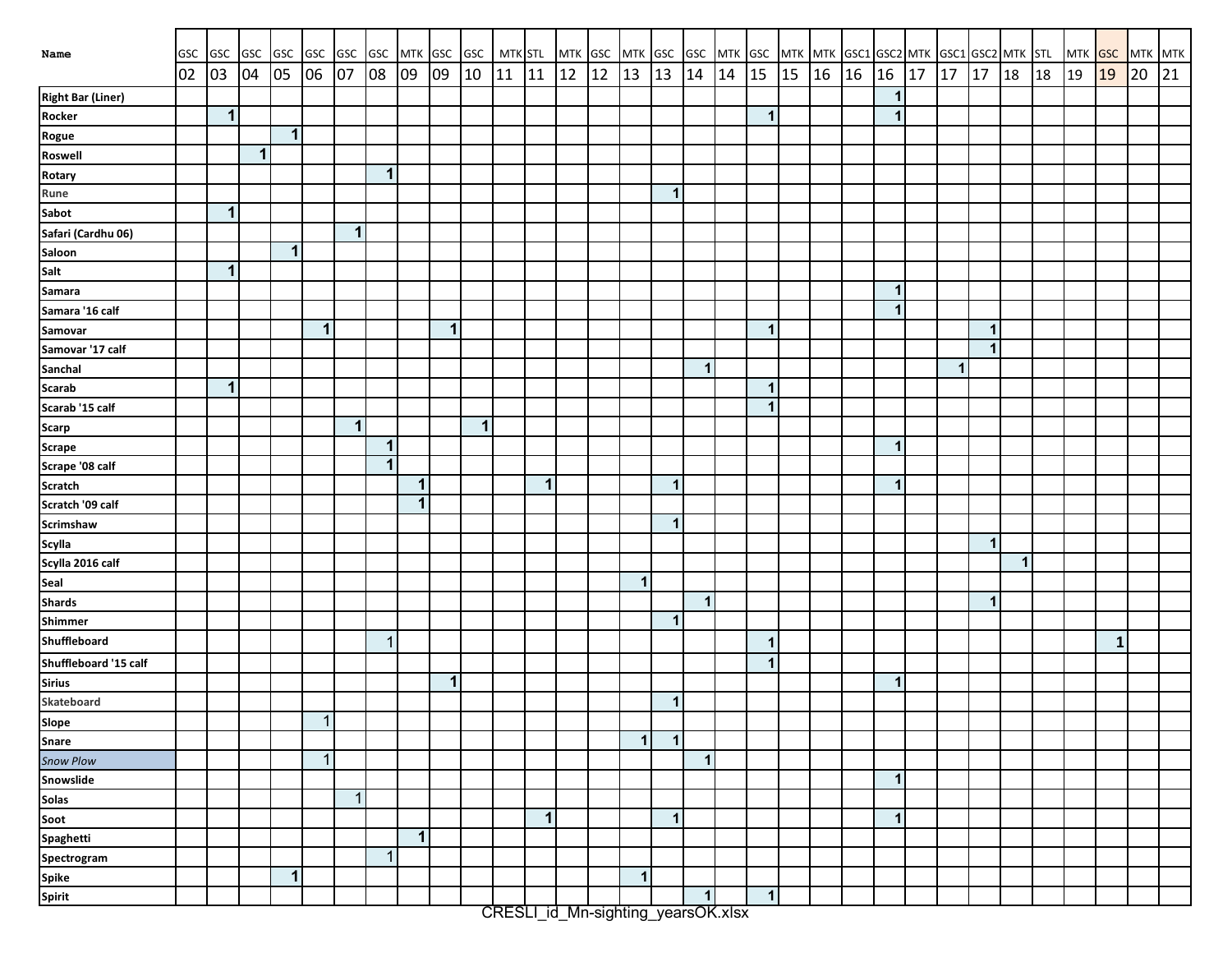| Name                | GSC            | GSC GSC GSC  |             |              | GSC GSC      |                | <b>GSC</b>  | MTK GSC GSC |                      |                      | MTK STL |              | MTK GSC |    | MTK GSC |                |                      |    |              | GSC MTK GSC MTK MTK GSC1 GSC2 MTK GSC1 GSC2 MTK STL |       |              |              |    |             |              |    | MTK GSC |             | MTK MTK |              |
|---------------------|----------------|--------------|-------------|--------------|--------------|----------------|-------------|-------------|----------------------|----------------------|---------|--------------|---------|----|---------|----------------|----------------------|----|--------------|-----------------------------------------------------|-------|--------------|--------------|----|-------------|--------------|----|---------|-------------|---------|--------------|
|                     | 02             | 03           | 04          | 05           | 06           | 07             | 08          | 09          | 09                   | $ 10\rangle$         | 11 11   |              | 12      | 12 | 13      | 13             | 14                   | 14 | $\vert$ 15   | $\vert$ 15                                          | 16 16 |              | 16           | 17 | 17          | 17 18        | 18 | 19      | 19          | 20      | 21           |
| <b>Splice</b>       |                |              |             |              |              |                |             |             |                      |                      |         |              |         |    |         |                |                      |    | $\mathbf{1}$ |                                                     |       |              |              |    |             |              |    |         |             |         |              |
| Springboard         |                |              |             | $\mathbf{1}$ |              |                |             |             |                      |                      |         |              |         |    |         |                |                      |    |              |                                                     |       |              |              |    |             |              |    |         |             |         |              |
| Sprinkler           |                |              |             |              |              | $\mathbf{1}$   |             |             |                      |                      |         |              |         |    |         |                |                      |    |              |                                                     |       |              |              |    |             |              |    |         |             |         |              |
| <b>Staccato</b>     |                |              |             |              |              |                |             |             |                      |                      |         |              |         |    |         |                |                      |    | $\mathbf{1}$ |                                                     |       |              |              |    |             |              |    |         |             |         |              |
| Stonehenge          |                | $\mathbf{1}$ |             |              |              |                |             |             |                      |                      |         |              |         |    |         |                |                      |    |              |                                                     |       |              |              |    |             |              |    |         |             |         |              |
| Stonehenge '03 calf |                | $\mathbf{1}$ |             |              |              |                |             |             |                      |                      |         |              |         |    |         |                |                      |    |              |                                                     |       |              |              |    |             |              |    |         |             |         |              |
| Stonewall           |                |              |             |              |              |                |             |             |                      |                      |         | 1            |         |    |         | $\mathbf 1$    |                      |    |              |                                                     |       |              |              |    |             |              |    |         |             |         |              |
| <b>Storm</b>        |                |              |             |              |              |                |             |             |                      |                      |         | $\mathbf{1}$ |         |    |         |                | $\blacktriangleleft$ |    | $\mathbf{1}$ |                                                     |       |              |              |    |             |              |    |         |             |         |              |
| <b>Strike</b>       |                | $\mathbf{1}$ |             |              |              |                |             |             | $\vert$              |                      |         | 1            |         |    |         |                |                      |    |              |                                                     |       |              |              |    |             |              |    |         | $\mathbf 1$ |         |              |
| Strike '09 calf     |                |              |             |              |              |                |             |             | $\vert$              | $\mathbf 1$          |         |              |         |    |         |                |                      |    |              |                                                     |       |              |              |    |             |              |    |         |             |         |              |
| <b>Stub</b>         |                |              |             |              |              |                |             |             |                      |                      |         |              |         |    |         |                |                      |    | $\mathbf{1}$ |                                                     |       |              | $\mathbf{1}$ |    |             | $\mathbf{1}$ |    |         |             |         |              |
| Stump               |                |              |             |              | $\mathbf{1}$ |                |             |             | $\mathbf{1}$         |                      |         |              |         |    |         |                | $\mathbf 1$          |    |              |                                                     |       |              |              |    |             |              |    |         |             |         |              |
| <b>Stylus</b>       |                |              | $\mathbf 1$ |              |              |                |             |             |                      |                      |         |              |         |    |         |                |                      |    |              |                                                     |       |              |              |    |             |              |    |         |             |         |              |
| Suspension          |                |              |             |              |              |                |             |             |                      | $\blacktriangleleft$ |         |              |         |    |         |                |                      |    |              |                                                     |       |              |              |    |             |              |    |         |             |         |              |
| Sweep               |                |              |             |              |              |                |             |             |                      |                      |         |              |         |    |         |                |                      |    |              |                                                     |       |              | $\mathbf 1$  |    | $\mathbf 1$ |              |    |         |             |         |              |
| Synapse             |                |              |             |              |              |                |             |             |                      |                      |         |              |         |    |         |                | $\mathbf 1$          |    |              |                                                     |       |              |              |    |             |              |    |         |             |         |              |
| <b>Talus</b>        |                |              |             |              |              |                |             |             |                      | $\mathbf 1$          |         |              |         |    |         |                |                      |    |              |                                                     |       |              |              |    |             |              |    |         |             |         |              |
| <b>Tapioca</b>      |                |              |             |              |              |                |             |             |                      |                      |         | $\mathbf 1$  |         |    |         |                |                      |    |              |                                                     |       |              |              |    |             |              |    |         |             |         |              |
| <b>Tatsu</b>        |                |              |             |              |              |                |             |             |                      |                      |         |              |         |    |         |                | $\mathbf 1$          |    |              |                                                     |       |              |              |    |             |              |    |         |             |         |              |
| Tau                 |                |              |             |              |              |                |             |             |                      |                      |         |              |         |    |         |                |                      |    |              |                                                     |       | $\mathbf 1$  | $\mathbf 1$  |    |             |              |    |         |             |         |              |
| Tau '16 calf        |                |              |             |              |              |                |             |             |                      |                      |         |              |         |    |         |                |                      |    |              |                                                     |       | $\mathbf 1$  | -1           |    |             |              |    |         |             |         |              |
| <b>Teapot</b>       |                | $\mathbf{1}$ |             |              |              |                |             |             |                      |                      |         |              |         |    |         |                |                      |    |              |                                                     |       |              |              |    |             |              |    |         |             |         |              |
| Tear                |                | $\mathbf{1}$ |             |              |              |                |             |             |                      |                      |         | $\mathbf 1$  |         |    |         | $\overline{1}$ | $\mathbf{1}$         |    |              |                                                     |       |              |              |    |             |              |    |         |             |         |              |
| <b>Tectonic</b>     |                |              |             | $\mathbf{1}$ |              |                |             |             |                      |                      |         |              |         |    |         | 1              |                      |    | 1            |                                                     |       |              |              |    |             |              |    |         |             |         |              |
| <b>Thalassa</b>     |                | $\mathbf{1}$ | $\mathbf 1$ |              |              | $\overline{1}$ | $\mathbf 1$ |             | $\blacktriangleleft$ |                      |         |              |         |    |         |                | 1                    |    | $\mathbf{1}$ |                                                     |       |              |              |    |             |              |    |         |             |         |              |
| Thalassa '09 calf   |                |              |             |              |              |                |             |             | 1                    |                      |         |              |         |    |         |                |                      |    |              |                                                     |       |              |              |    |             |              |    |         |             |         |              |
| Thalassa '14 calf   |                |              |             |              |              |                |             |             |                      |                      |         |              |         |    |         |                | $\mathbf 1$          |    |              |                                                     |       |              |              |    |             |              |    |         |             |         |              |
| <b>Thicket</b>      |                |              |             |              |              |                |             |             |                      |                      |         |              |         |    |         | 1              |                      |    | $\mathbf{1}$ |                                                     |       |              |              |    |             |              |    |         |             |         |              |
| <b>Thimble</b>      |                | $\mathbf{1}$ |             |              |              |                |             |             |                      |                      |         |              |         |    |         |                |                      |    |              |                                                     |       |              |              |    |             |              |    |         |             |         |              |
| <b>Thread</b>       |                | $\mathbf 1$  |             |              |              |                |             |             |                      |                      |         |              |         |    |         | $\mathbf 1$    |                      |    |              |                                                     |       |              | $\mathbf 1$  |    |             |              |    |         |             |         |              |
| <b>Thumbprint</b>   |                |              |             |              |              |                |             |             | $\mathbf 1$          |                      |         |              |         |    |         |                |                      |    |              |                                                     |       |              |              |    |             |              |    |         |             |         |              |
| <b>Thumper</b>      |                |              |             |              |              |                |             |             |                      |                      |         |              |         |    |         | 1              | $\mathbf 1$          |    |              |                                                     |       |              |              |    | 1           |              |    |         |             |         |              |
| Thumper '14 calf    |                |              |             |              |              |                |             |             |                      |                      |         |              |         |    |         |                | $\mathbf{1}$         |    |              |                                                     |       |              |              |    |             |              |    |         |             |         |              |
| <b>Tiara</b>        |                | $\mathbf{1}$ |             |              |              |                |             |             |                      |                      |         |              |         |    |         |                |                      |    |              |                                                     |       |              |              |    |             |              |    |         |             |         |              |
| <b>Ticker</b>       |                |              |             |              |              | $\mathbf{1}$   |             |             |                      |                      |         |              |         |    |         |                |                      |    |              |                                                     |       |              |              |    |             |              |    |         |             |         |              |
| Tilt                |                |              |             | $\mathbf{1}$ |              |                |             |             |                      |                      |         |              |         |    |         |                |                      |    | $\mathbf{1}$ |                                                     |       | $\mathbf{1}$ |              |    |             |              |    |         |             |         |              |
| <b>TL0058</b>       |                |              |             |              |              |                |             |             |                      |                      |         |              |         |    |         |                |                      |    |              |                                                     |       |              |              |    |             |              |    |         |             |         | $\mathbf{1}$ |
| <b>Tornado</b>      | $\overline{1}$ |              |             |              |              |                |             |             |                      |                      |         |              |         |    |         |                |                      |    |              |                                                     |       |              |              |    |             |              |    |         |             |         |              |
| <b>Touche</b>       |                |              |             |              | $\mathbf 1$  |                |             |             |                      |                      |         |              |         |    |         |                |                      |    |              |                                                     |       |              |              |    |             |              |    |         |             |         |              |
| <b>Tracer</b>       |                |              |             |              |              |                |             |             |                      |                      |         | $\mathbf 1$  |         |    |         | $\mathbf{1}$   |                      |    |              |                                                     |       |              | $\mathbf 1$  |    |             |              |    |         |             |         |              |
|                     |                |              |             |              |              |                |             |             | $\mathbf{1}$         |                      |         |              |         |    |         |                |                      |    |              |                                                     |       |              |              |    |             | $\mathbf{1}$ |    |         |             |         |              |
| Treasure<br>Triad   |                | $\mathbf{1}$ |             |              |              |                |             |             |                      |                      |         |              |         |    |         |                |                      |    |              |                                                     |       |              |              |    |             |              |    |         |             |         |              |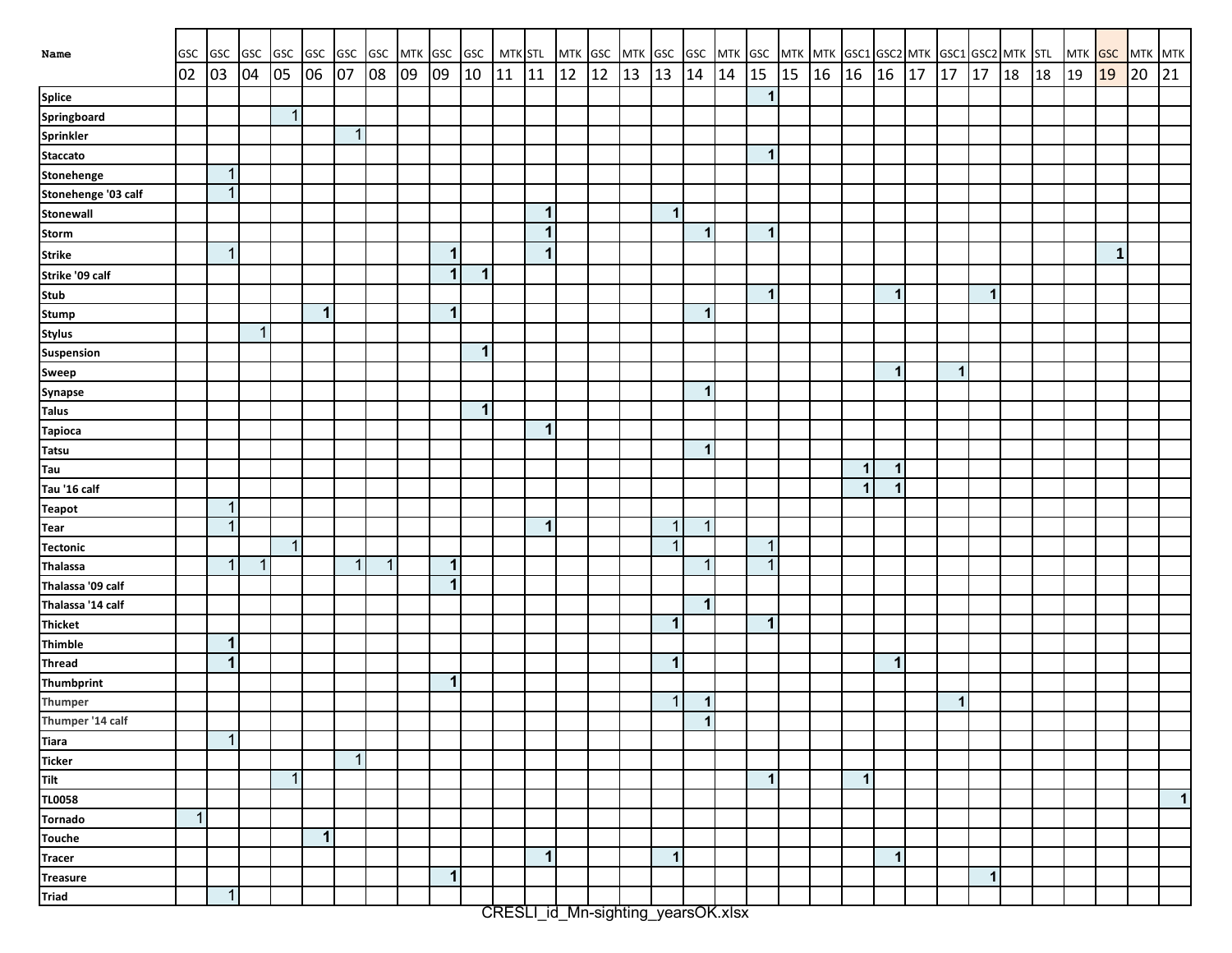| Name                | GSC          | GSC GSC GSC GSC GSC GSC |              |              |              |             |    | MTK GSC GSC MTK STL |              |              |       |              |    | MTK GSC MTK GSC                                |    |                |              |    |             |                      |  |                         |    |    | GSC MTK GSC MTK MTK GSC1 GSC2 MTK GSC1 GSC2 MTK STL MTK GSC MTK MTK |              |              |    |             |    |    |
|---------------------|--------------|-------------------------|--------------|--------------|--------------|-------------|----|---------------------|--------------|--------------|-------|--------------|----|------------------------------------------------|----|----------------|--------------|----|-------------|----------------------|--|-------------------------|----|----|---------------------------------------------------------------------|--------------|--------------|----|-------------|----|----|
|                     | 02           | 03                      | 04 05        |              | 06           | 07          | 08 | 09                  | 09           | 10           | 11 11 |              | 12 | <b>12</b>                                      | 13 | 13             | 14           | 14 | 15          | $15 \mid 16 \mid 16$ |  | 16                      | 17 | 17 | $\vert$ 17                                                          | 18           | 18           | 19 | 19          | 20 | 21 |
| Trim                | $\mathbf 1$  |                         |              |              |              |             | 1  |                     |              |              |       |              |    |                                                |    | $\mathbf 1$    | $\mathbf{1}$ |    |             |                      |  |                         |    |    |                                                                     |              |              |    |             |    |    |
| Trim '08 calf       |              |                         |              |              |              |             | 1  |                     |              |              |       |              |    |                                                |    |                |              |    |             |                      |  |                         |    |    |                                                                     |              |              |    |             |    |    |
| Trim '13 calf       |              |                         |              |              |              |             |    |                     |              |              |       |              |    |                                                |    |                | $\mathbf{1}$ |    |             |                      |  |                         |    |    |                                                                     |              |              |    |             |    |    |
| <b>Tunguska</b>     |              | $\mathbf{1}$            | $\mathbf{1}$ | $\mathbf{1}$ |              |             |    |                     |              |              |       | 1            |    |                                                |    | $\mathbf{1}$   | $\mathbf 1$  |    |             |                      |  |                         |    |    |                                                                     |              |              |    |             |    |    |
| <b>Twine</b>        |              |                         |              |              |              |             |    |                     |              |              |       | 1            |    |                                                |    |                | $\mathbf{1}$ |    |             |                      |  |                         |    |    |                                                                     |              |              |    |             |    |    |
| Twister             |              |                         |              |              |              |             |    |                     |              |              |       |              |    |                                                |    | $\mathbf{1}$   |              |    |             |                      |  |                         |    |    |                                                                     |              |              |    |             |    |    |
| UFO (Rune '13 calf) |              |                         |              |              |              |             |    |                     |              |              |       |              |    |                                                |    | 1              |              |    |             |                      |  |                         |    |    |                                                                     |              |              |    |             |    |    |
| Underline           |              |                         |              |              |              |             |    |                     |              |              |       |              |    |                                                |    | 1              |              |    |             |                      |  |                         |    |    |                                                                     |              |              |    |             |    |    |
| Unnamed (NA-8762)   |              |                         |              |              |              | $\mathbf 1$ |    |                     |              |              |       |              |    |                                                |    |                |              |    |             |                      |  |                         |    |    |                                                                     |              |              |    |             |    |    |
| Ursa                |              |                         |              |              |              | $\mathbf 1$ |    |                     |              |              |       |              |    |                                                |    |                |              |    |             |                      |  | -1                      |    |    |                                                                     |              |              |    |             |    |    |
| Venom               |              |                         |              |              |              |             |    |                     |              |              |       | 1            |    |                                                |    |                | $\mathbf{1}$ |    |             |                      |  |                         |    |    |                                                                     |              |              |    |             |    |    |
| Venom '11 calf      |              |                         |              |              |              |             |    |                     |              |              |       | $\mathbf{1}$ |    |                                                |    |                |              |    |             |                      |  |                         |    |    |                                                                     |              |              |    |             |    |    |
| Venom '14 calf      |              |                         |              |              |              |             |    |                     |              |              |       |              |    |                                                |    |                | $\mathbf 1$  |    |             |                      |  |                         |    |    |                                                                     |              |              |    |             |    |    |
| Ventisca            |              |                         |              |              |              |             |    |                     | $\vert$      |              |       |              |    |                                                |    |                |              |    |             |                      |  |                         |    |    |                                                                     |              |              |    |             |    |    |
| <b>Vertex</b>       |              |                         |              |              |              |             |    |                     |              |              |       |              |    |                                                |    | $\mathbf 1$    |              |    |             |                      |  |                         |    |    |                                                                     |              |              |    |             |    |    |
| <b>Viking</b>       |              |                         |              |              |              |             |    |                     |              |              |       |              |    |                                                |    |                |              |    |             |                      |  | $\mathbf 1$             |    |    |                                                                     |              |              |    |             |    |    |
| Vulture             |              |                         |              |              |              |             |    |                     |              |              |       |              |    |                                                |    |                | $\mathbf{1}$ |    |             |                      |  |                         |    |    |                                                                     |              |              |    |             |    |    |
| Vulture '14 calf    |              |                         |              |              |              |             |    |                     |              |              |       |              |    |                                                |    |                | $\mathbf{1}$ |    |             |                      |  | $\overline{\mathbf{1}}$ |    |    |                                                                     |              |              |    |             |    |    |
| W                   |              |                         |              |              |              |             |    |                     |              |              |       |              |    |                                                |    |                |              |    |             |                      |  |                         |    |    |                                                                     | $\mathbf{1}$ |              |    |             |    |    |
| <b>Walrus</b>       | $\mathbf{1}$ | $\mathbf 1$             |              |              |              |             |    |                     |              |              |       | 1            |    |                                                |    |                |              |    |             |                      |  |                         |    |    |                                                                     |              |              |    |             |    |    |
| Warrior             |              |                         |              |              |              |             |    |                     |              |              |       |              |    |                                                |    | $\overline{1}$ |              |    |             |                      |  |                         |    |    |                                                                     |              |              |    |             |    |    |
| Wasabi              |              | $\mathbf{1}$            |              |              |              |             |    |                     |              |              |       |              |    |                                                |    |                |              |    |             |                      |  |                         |    |    |                                                                     |              |              |    |             |    |    |
| Waterstrider        |              |                         |              |              |              |             |    |                     |              |              |       |              |    |                                                |    |                |              |    |             |                      |  |                         |    | 1  |                                                                     |              |              |    |             |    |    |
| Wave                |              |                         |              |              |              |             |    |                     | $\mathbf{1}$ |              |       | $\mathbf 1$  |    | $\mathbf 1$                                    |    |                | $\mathbf{1}$ |    | $\mathbf 1$ |                      |  |                         |    |    |                                                                     |              |              |    |             |    |    |
| Whiplash            |              |                         |              |              |              |             |    |                     |              |              |       |              |    |                                                |    |                |              |    |             |                      |  |                         |    |    |                                                                     |              |              |    |             |    |    |
| Windrose            |              |                         |              |              |              |             |    |                     |              |              |       | $\mathbf{1}$ |    |                                                |    |                |              |    |             |                      |  | $\overline{\mathbf{1}}$ |    |    |                                                                     |              |              |    |             |    |    |
| Windsock            |              |                         |              |              |              | 1           |    |                     |              |              |       |              |    |                                                |    |                |              |    |             |                      |  |                         |    |    |                                                                     |              |              |    |             |    |    |
| Wizard              | $\mathbf{1}$ |                         |              |              |              |             |    |                     |              |              |       |              |    |                                                |    |                |              |    |             |                      |  |                         |    |    | $\mathbf 1$                                                         |              | $\mathbf{1}$ |    |             |    |    |
| Woodpecker          |              |                         |              |              |              |             |    |                     |              |              |       |              |    |                                                |    |                | $\mathbf{1}$ |    |             |                      |  |                         |    |    |                                                                     |              |              |    |             |    |    |
| Wyoming             |              | $\mathbf 1$             |              |              |              |             |    |                     |              |              |       |              |    |                                                |    |                | 1            |    | 1           |                      |  |                         |    |    |                                                                     |              |              |    |             |    |    |
| Yahtzee             |              |                         |              |              |              |             |    |                     |              |              |       |              |    |                                                |    | 1              |              |    | $\mathbf 1$ |                      |  |                         |    |    |                                                                     |              |              |    |             |    |    |
| Yoo Hoo             |              |                         |              |              |              |             |    |                     |              |              |       |              |    |                                                |    |                | $\mathbf 1$  |    |             |                      |  |                         |    |    |                                                                     |              |              |    | $\mathbf 1$ |    |    |
| Yosemite            |              | $\mathbf{1}$            |              |              |              |             |    |                     |              |              |       |              |    |                                                |    |                |              |    |             |                      |  |                         |    |    |                                                                     |              |              |    |             |    |    |
| Zebra               |              | $\mathbf{1}$            |              |              |              |             |    |                     |              |              |       |              |    |                                                |    |                |              |    |             |                      |  |                         |    |    |                                                                     |              |              |    |             |    |    |
| Zeppelin            |              |                         | $\mathbf{1}$ | $\mathbf 1$  |              |             |    |                     |              |              |       |              |    |                                                |    |                | $\mathbf 1$  |    |             |                      |  | $\overline{\mathbf{1}}$ |    |    |                                                                     |              |              |    |             |    |    |
| Zeppelin '05 calf   |              |                         |              | $\mathbf{1}$ |              |             |    |                     |              |              |       |              |    |                                                |    |                |              |    |             |                      |  |                         |    |    |                                                                     |              |              |    |             |    |    |
| Zeppelin '09 calf   |              |                         |              |              |              |             |    |                     |              | $\mathbf{1}$ |       |              |    |                                                |    |                |              |    |             |                      |  |                         |    |    |                                                                     |              |              |    |             |    |    |
| Zeppelin '16 calf   |              |                         |              |              |              |             |    |                     |              |              |       |              |    |                                                |    |                |              |    |             |                      |  | $\mathbf 1$             |    |    |                                                                     |              |              |    |             |    |    |
| Zipper<br>Zodiac    |              | $\mathbf{1}$            |              |              |              |             |    |                     |              |              |       |              |    |                                                |    |                |              |    |             |                      |  |                         |    |    |                                                                     |              |              |    |             |    |    |
|                     |              |                         |              |              | $\mathbf{1}$ |             |    | $\mathbf{1}$        | $\mathbf{1}$ |              |       |              |    |                                                |    |                |              |    |             |                      |  | $\mathbf{1}$            |    |    |                                                                     |              |              |    |             |    |    |
|                     |              |                         |              |              |              |             |    |                     |              |              |       |              |    | <del>CRESLI_id_Mrl-sighting_yealsOK.xlsx</del> |    |                |              |    |             |                      |  |                         |    |    |                                                                     |              |              |    |             |    |    |